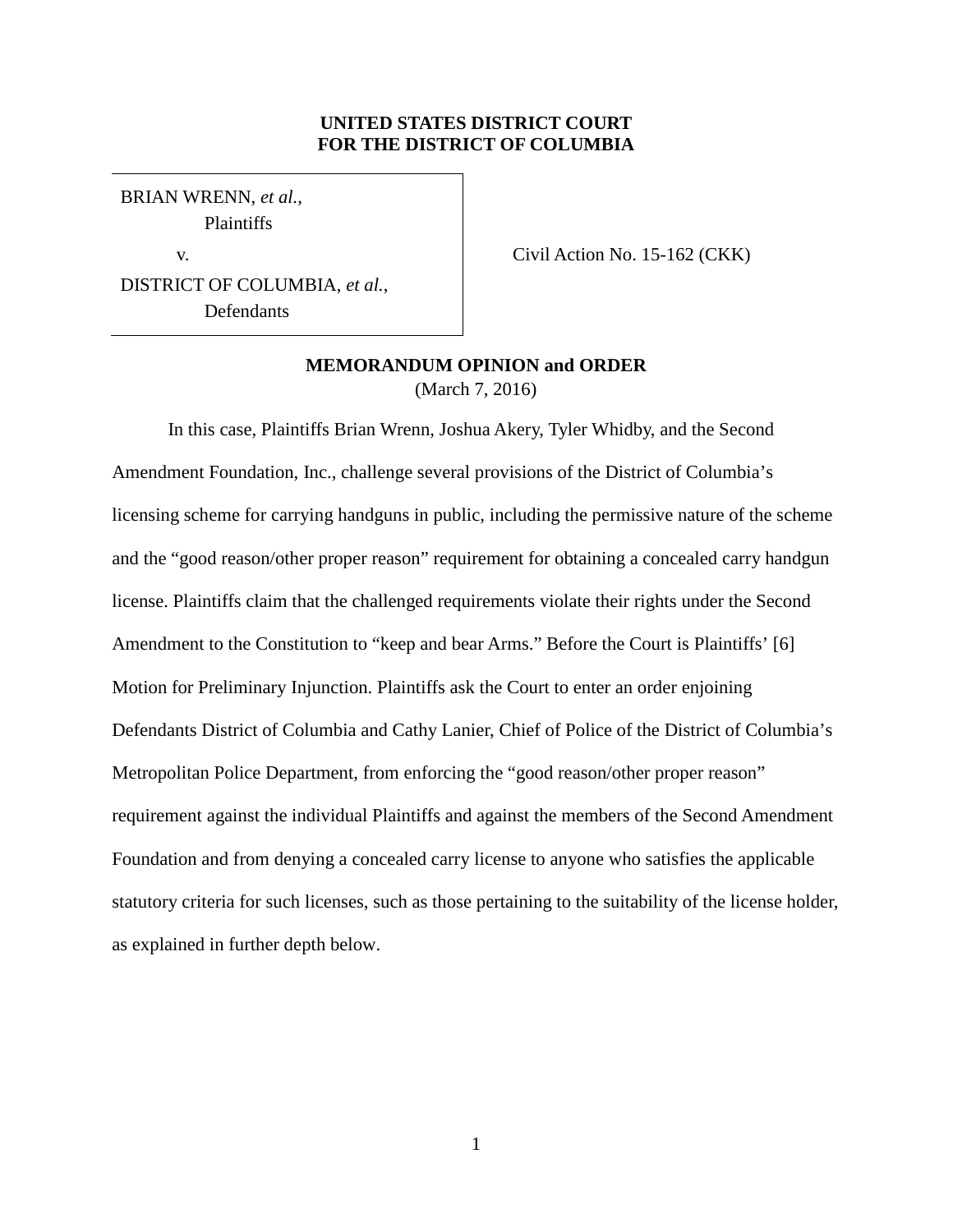Upon consideration of the pleadings, $<sup>1</sup>$  the relevant legal authorities, and the record for</sup> purposes of this motion, the Court DENIES Plaintiffs' [6] Motion for Preliminary Injunction. The Court concludes that, even assuming without deciding for the purposes of this motion *alone* that the Second Amendment includes a right to carry arms publicly in the District of Columbia,<sup>2</sup> Plaintiffs have not met their burden of showing a likelihood of success on the merits. With respect to the other equitable factors the Court must consider in evaluating a motion for a preliminary injunction, the Court concludes that Plaintiffs have satisfied the irreparable harm factor in light of their allegation of a constitutional violation, but that Plaintiffs have not met their burden of showing that the equities tip in their favor or that the issuance of an injunction would be in the public interest. Upon assessing these four factors taken together, the Court determines that Plaintiffs have not met their burden of showing that a preliminary injunction is warranted.

- Pls.' Mot. for Preliminary Injunction ("Pls.' Mot."), ECF No. 6;
- Defs.' Opp'n to Pls.' Mot. ("Defs.' Opp'n"), ECF No. 48;
- Pls.' Mem. of Points & Auth. in Reply to Defs.' Opp'n ("Pls.' Reply"), ECF No. 51; and
- Defs.' Surreply, ECF No. 53.

 $\overline{a}$ 

In an exercise of its discretion, the Court finds that holding oral argument in this action would not be of assistance in rendering a decision. *See* LCvR 7(f). The Court notes that, because Plaintiffs raised arguments in their Reply brief that they had not raised earlier, the Court provided Defendants a short additional period to respond to those arguments in a surreply. The Court finds that doing so is in the interest of justice and will not prejudice the parties. *See* LCvR 65.1(d).

 $2$  The Court reiterates: this assumption has no implications regarding the merits of the arguments regarding the scope of rights under Second Amendment.

<sup>&</sup>lt;sup>1</sup> The Court's consideration has focused on the following documents:

In addition, the Court acknowledges the amicus briefs of Everytown for Gun Safety ("Everytown Amicus Br."), ECF No. 49, and the Brady Center to Prevent Gun Violence ("Brady Amicus Br."), ECF No. 47, both in support of Defendants.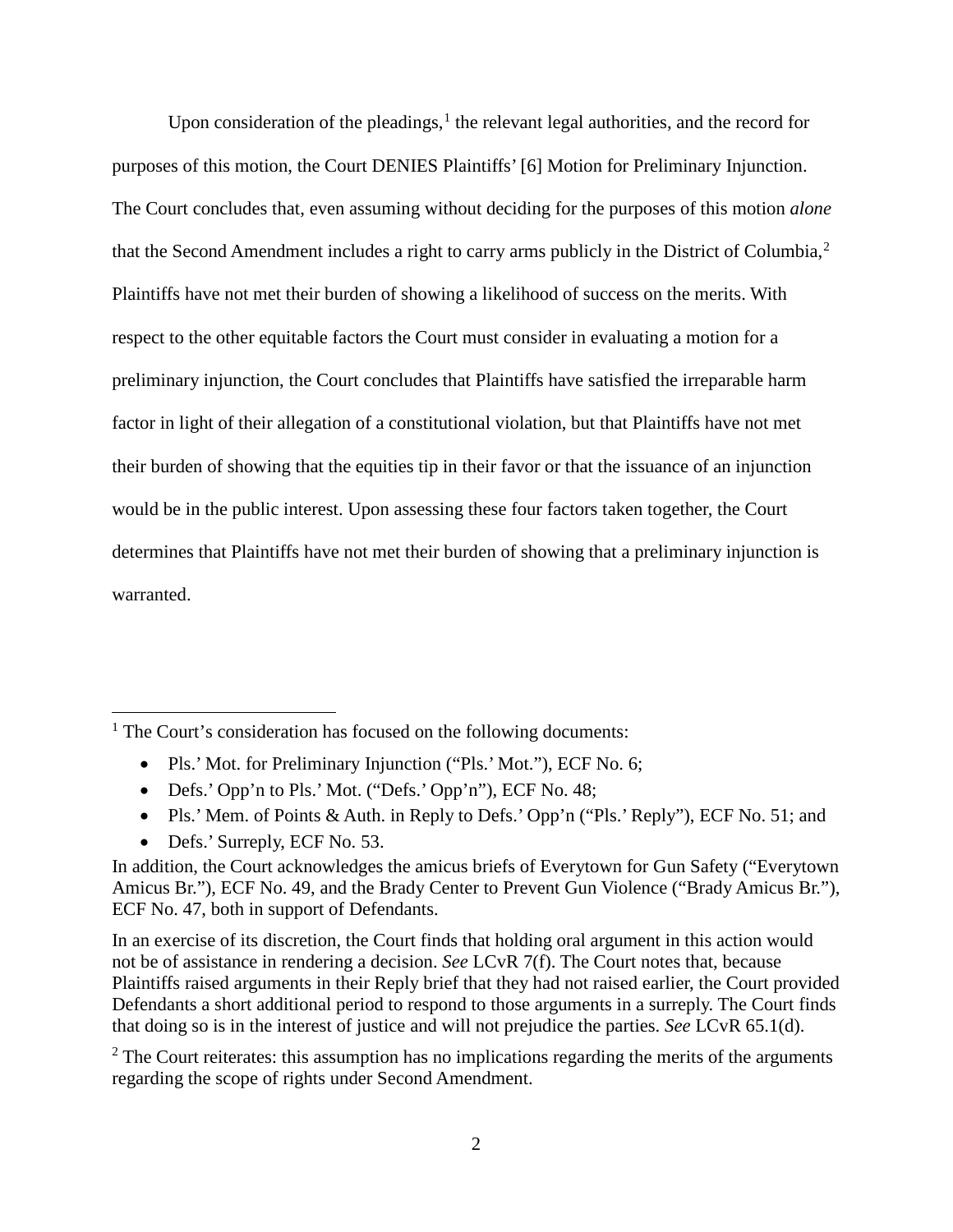## **I. BACKGROUND**

The Court provides a brief review of the background necessary to resolve the pending motion for a preliminary injunction. Pursuant to District of Columbia law, "[n]o person shall carry within the District of Columbia either openly or concealed on or about their person, a pistol, without a license issued pursuant to District of Columbia law, or any deadly or dangerous weapon."<sup>3</sup> D.C. Code § 22-4504(a). A "pistol" is defined as "any firearm originally designed to be fired by use of a single hand or with a barrel less than 12 inches in length." *Id.* § 7-2501.01(12); *see id.* § 22-4501(6) (cross-reference). The terms "pistol" and "handgun," therefore, are used interchangeably in this opinion. Under the following provision of the District of Columbia Code, which became effective on June 16, 2015, the Chief of Police may now issue licenses for the concealed carrying of handguns in public:

The Chief of the Metropolitan Police Department ("Chief") *may*, upon the application of a person having a bona fide residence or place of business within the District of Columbia, or of a person having a bona fide residence or place of business within the United States and a license to carry a pistol concealed upon his or her person issued by the lawful authorities of any State or subdivision of the United States, issue a license to such person to carry a pistol concealed upon his or her person within the District of Columbia for not more than 2 years from the date of issue, *if it appears that the applicant has good reason to fear injury to his or her person or property or has any other proper reason for carrying a pistol*, and that he or she is a suitable person to be so licensed.

 $\overline{a}$ 

D.C. Code § 22-4504.01. Similarly, D.C. law allows the transportation of firearms subject to certain conditions not relevant here. *See id.* § 22-4504.02.

 $3$  A person with a valid firearm registration is not barred from carrying that firearm in the following circumstances:

<sup>(1)</sup> Within the registrant's home;

<sup>(2)</sup> While it is being used for lawful recreational purposes;

<sup>(3)</sup> While it is kept at the registrant's place of business; or

<sup>(4)</sup> While it is being transported for a lawful purpose as expressly authorized by District or federal statute and in accordance with the requirements of that statute.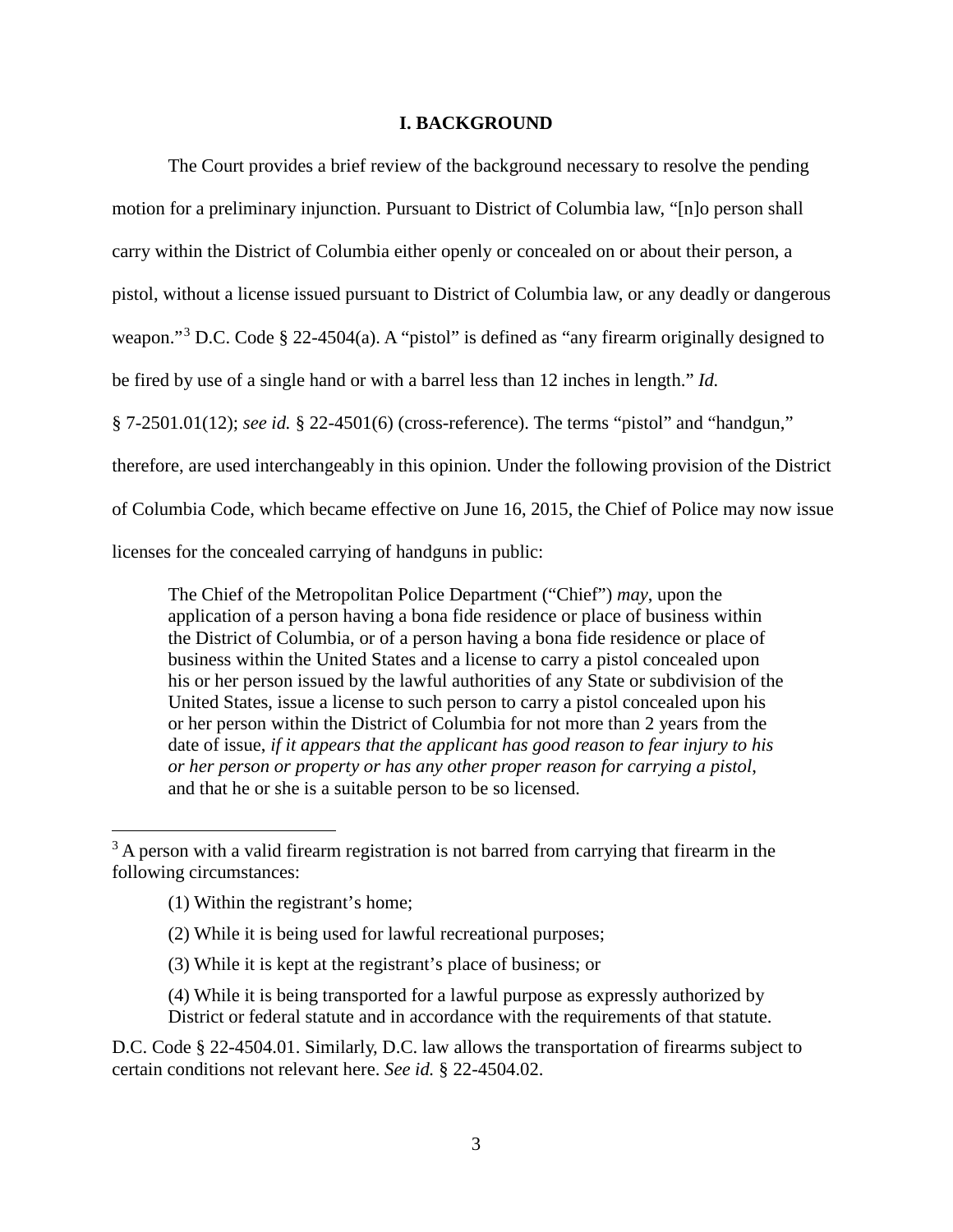D.C. Code § 22-4506(a) (emphasis added). It is the permissive nature of the licensing scheme and the penultimate condition to the licensing scheme—both italicized above—that are challenged in this action. For reasons of verbal economy and simplicity, the Court refers to the penultimate combined licensing condition as the "good reason/other proper reason" requirement or simply as the "good reason" requirement. District of Columbia law further instructs the Chief of Police to develop rules to implement the licensing provision. *Id.* § 7-2509.11. Among other categories of rules the Chief of Police is mandated to develop, the Chief of Police must "establish criteria for determining when an applicant has" satisfied the criteria stated in section 22-4506(a). With respect to the requirement that an applicant has "[d]emonstrated a good reason to fear injury to his or her person," those rules "shall *at a minimum* require a showing of a special need for self-protection distinguishable from the general community as supported by evidence of specific threats or previous attacks that demonstrate a special danger to the applicant's life." *Id.* § 7-2509.11(1)(A) (emphasis added). With respect to the alternative requirement that an applicant has "[d]emonstrated any other proper reason for carrying a concealed pistol," those rules "shall *at a minimum* include types of employment that require the handling of cash or other valuable objects that may be transported upon the applicant's person." *Id.* § 7-2509.11(1)(B) (emphasis added).

Pursuant to the parameters for the licensing scheme stated in the D.C. Code, Chief of Police Cathy Lanier issued the following regulations elucidating the requirement of "good reason to fear injury to person or property":

§ 2333.1 A person shall demonstrate a good reason to fear injury to his or her person by showing a special need for self-protection distinguishable from the general community as supported by evidence of specific threats or previous attacks which demonstrate a special danger to the applicant's life.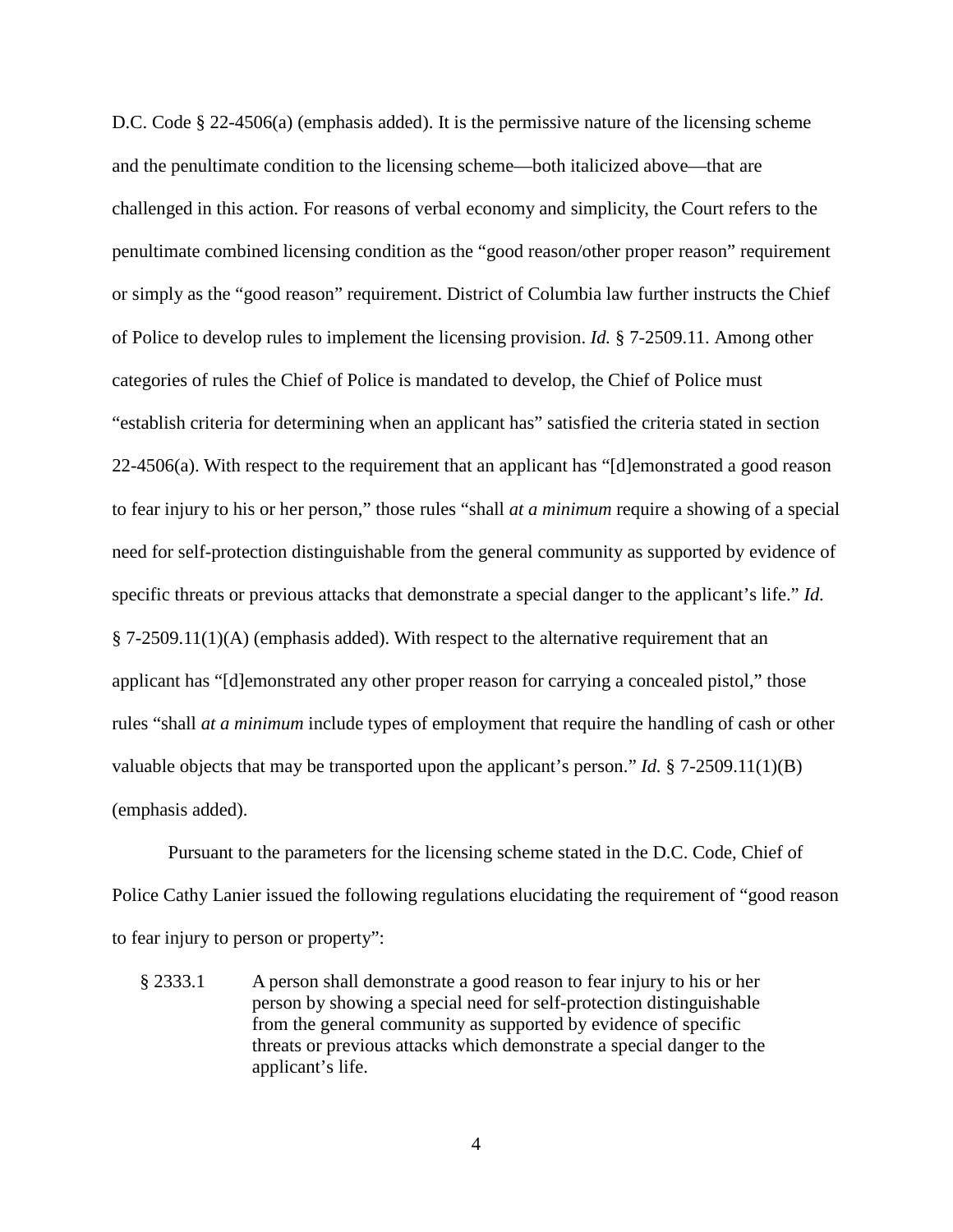- § 2333.2 For the purposes of satisfying the specifications of § 2333.1, a person shall allege, in writing, serious threats of death or serious bodily harm, any attacks on his or her person, or any theft of property from his or her person. The person shall also allege that the threats are of a nature that the legal possession of a pistol is necessary as a reasonable precaution against the apprehended danger.
- § 2333.3 The person shall provide all evidence of contemporaneous reports to the police of such threats or attacks, and disclose whether or not the applicant has made a sworn complaint to the police or the courts of the District of Columbia concerning any threat or attack.
- § 2333.4 The fact that a person resides in or is employed in a high crime area shall not by itself establish a good reason to fear injury to person or property for the issuance of a concealed carry license.

D.C. Mun. Regs., tit. 24, § 24-2333.1-4 (2015); *see* 62 D.C. Reg. 9781 (July 17, 2015). The

Chief of Police also promulgated the following regulation elucidating the "other proper reason"

alternative criterion:

A person may allege any other proper reason that the Chief may accept for obtaining a concealed carry license which may include:

(a) Employment of a type that requires the handling of large amounts of cash or other highly valuable objects that must be transported upon the applicant's person; or

(b) The need for a parent, son, daughter, sibling, or other adult member of the immediate family to provide protection of a family member who is physically or mentally incapacitated to a point where he or she cannot act in defense of himself or herself, and the family member who is physically or mentally incapacitated can demonstrate a good reason to fear injury to his or her person by showing a special need for self-protection distinguishable from the general community as supported by evidence of specific threats or previous attacks which demonstrate a special danger to the applicant's life in the manner described in § 2333.

D.C. Mun. Regs., tit. 24, § 24-2334 (2015); *see* 62 D.C. Reg. 9781 (July 17, 2015). These

requirements are further implemented through the Concealed Carry Pistol Application developed

by the Metropolitan Police Department. *See* Pls.' Mot., Ex. 6; *see also* "Applying for a

Concealed Carry Pistol License," Metropolitan Police Department website, available at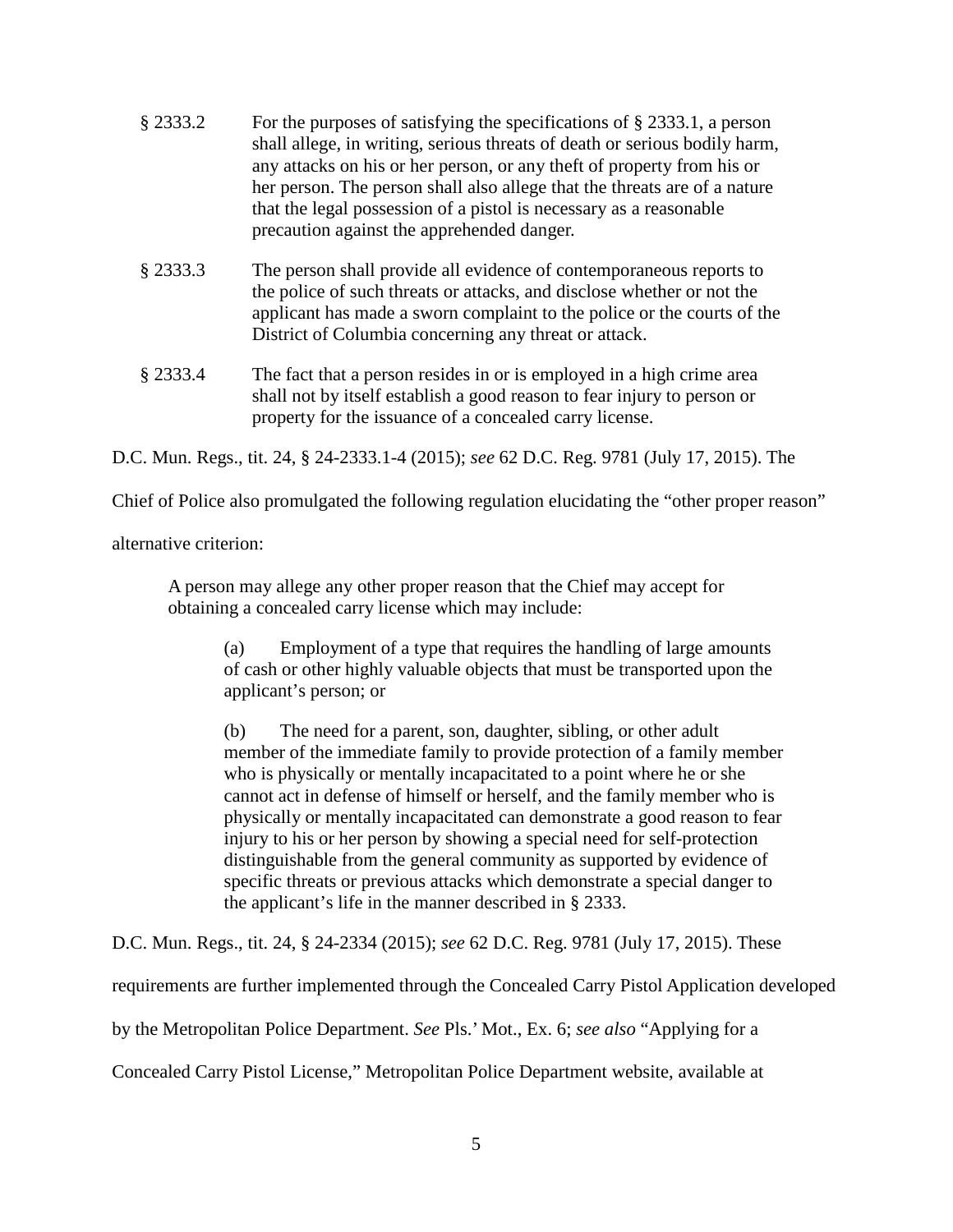http://mpdc.dc.gov/page/applying-concealed-carry-pistol-license (including links to application and associated instructions) (last visited March 2, 2016).

Essentially, the individual Plaintiffs—who are members of the Second Amendment Foundation—claim that they were denied concealed carry pistol licenses on the basis that they did not demonstrate "good reason to fear injury" or "other proper reason" to justify such a license. *See* Pls.' Mot. at 6-9 (citing attached declarations). In addition, Plaintiffs state that other members of the Second Amendment Foundation would qualify for a concealed carry license but for the good reason/other proper reason requirement and that they have refrained from applying for concealed carry licenses because they believe that doing so would be futile in light of the applicable legal requirements. *See* Pls.' Mot., Declaration of Alan Gottlieb, ECF No. 6-11, ¶ 7.

In this case, Plaintiffs argue that three aspects of the licensing scheme violate what they claim is their Second Amendment right to carry handguns in public in the District of Columbia: (1) the permissive nature of the scheme—that the Chief of Police *may* issue a license rather than being required to issue a license (e.g., "shall issue") upon an applicant's satisfaction of the relevant statutory and regulatory criteria; (2) the good reason/other proper reason requirement; and (3) the rules promulgated to elucidate the good reason/other proper reason requirement, including those mandated by the applicable D.C. Code provisions, *see* D.C. Code § 7-2509.11, and those promulgated by the Chief of Police, *see* D.C. Mun. Reg., tit. 24, §§ 24-2333, 2334. Compl. ¶ 40. Plaintiffs claim that these requirements are unconstitutional on their face and as applied to the individual Plaintiffs and to other members of the Second Amendment Foundation that would qualify for a concealed carry license were it not for the good reason/other proper reason requirement. *Id.*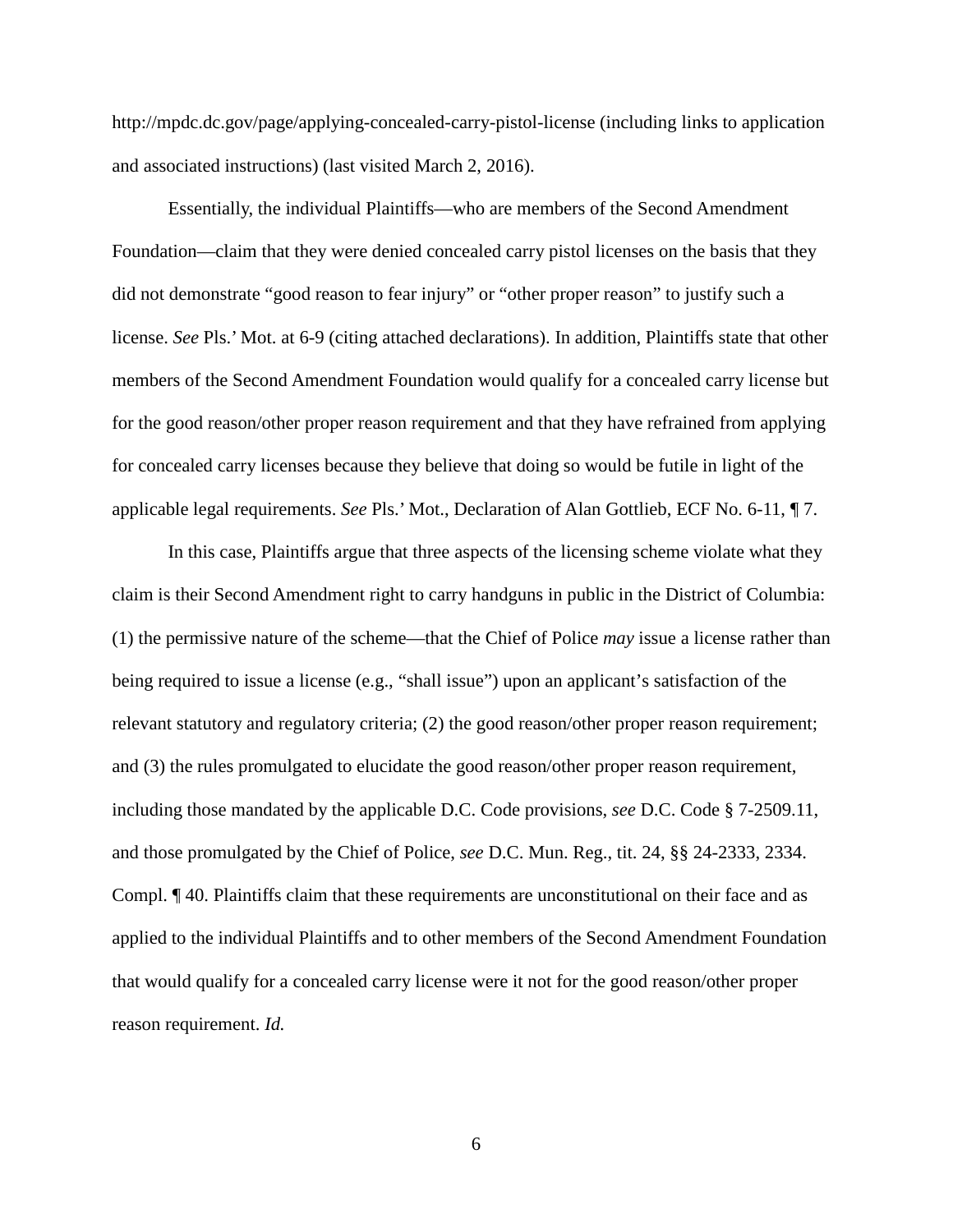Through Plaintiffs' motion for a preliminary injunction, they ask the Court to enter the

following two-pronged injunction:

 $\overline{a}$ 

[1] Defendants, their officers, agents, servants, employees, and all persons in active concert or participation with them who receive actual notice of the injunction, are enjoined from denying handgun carry licenses to applicants who meet the requirements of D.C. Code § 22-4506(a) and all other current requirements for the possession and carrying of handguns under District of Columbia law; moreover,

[2] Defendants, their officers, agents, servants, employees, and all persons in active concert or participation with them who receive actual notice of the injunction, are enjoined from enforcing the requirement of D.C. Code § 22- 4506(a) that handgun carry license applicants have a "good reason to fear injury to his or her person or property or has any other proper reason for carrying a pistol," including, but not limited to, the manner in which that requirement is defined by D.C. Code § 7-2509.11 and 24 D.C.M.R. §§ 2333.1, 2333.2, 2333.3, 2333.4 and 2334.1, against Brian Wrenn, Joshua Akery, Tyler Whidby, and other [Second Amendment Foundation] members.

Pls.' Mot., Proposed Order, ECF No. 6-12. In essence they seek first to enjoin Defendants from

enforcing the good reason/other proper reason requirement (as implemented in the District's

regulations) against the individual Plaintiffs and against other members of the Second

Amendment Foundation. They also seek to enjoin Defendants from denying a concealed carry

license pistol application upon a showing that *any applicant* satisfies the requirements that

remain applicable to them, including those requirements regarding the applicant's suitability,<sup>4</sup>

<sup>&</sup>lt;sup>4</sup> Under the regulation promulgated pursuant to D.C. Code  $\S$  24-5406(a), a "person is suitable to obtain a concealed carry license" if that person meets all of the following requirements:

<sup>(</sup>a) Meets all of the requirements for a person registering a firearm pursuant to the Act;

<sup>(</sup>b) Has completed a firearms training course, or combination of courses, conducted by an instructor (or instructors) certified by the Chief;

<sup>(</sup>c) Is not presently an alcoholic, addict, or habitual user of a controlled dangerous substance, unless the habitual use of a controlled dangerous substance is under licensed medical direction;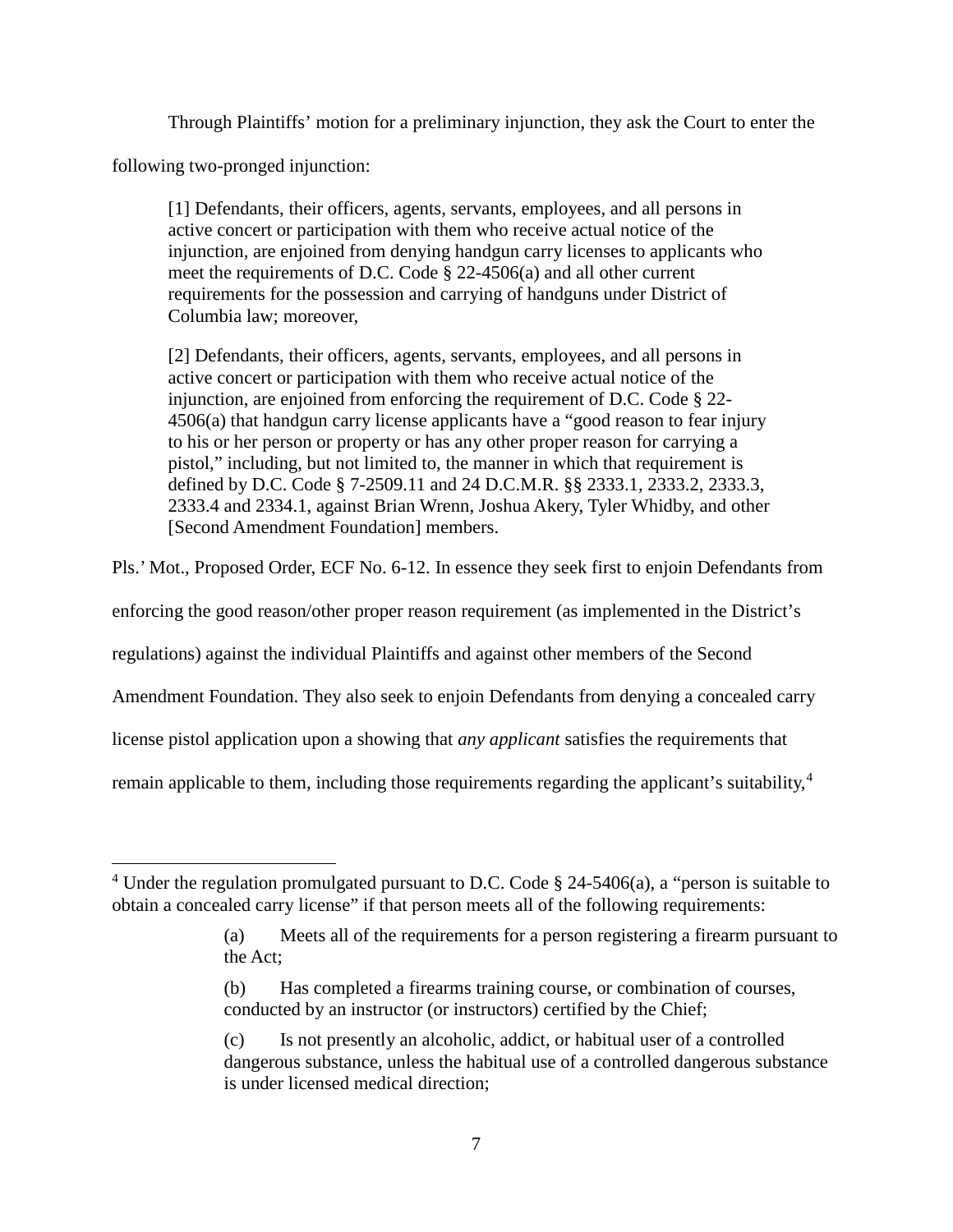place of residence, and licensure in other jurisdictions. In short, under the injunction sought by Plaintiffs, the good reason/other proper reason requirement would not apply to the individual Plaintiffs or to members of the Second Amendment Foundation; but it would apply to other applicants. With respect to all applicants, as a result of the injunction Plaintiffs seek, Defendants would be required to issue a license to any applicant upon a showing of compliance with the applicable requirements, such as suitability, place of residence, and licensure in other jurisdictions; that is, Defendants could not refuse to issue a license once an applicant has shown that they have met all of those requirements.

Previously, Senior Judge Frederick J. Scullin, Jr., of the Northern District of New York, was assigned to this case and issued the preliminary injunction sought by Plaintiffs. *See Wrenn v. D.C.*, 107 F. Supp. 3d 1, 14 (D.D.C. 2015) *vacated*, 808 F.3d 81 (D.C. Cir. 2015). That injunction was vacated by the D.C. Circuit Court of Appeals in light of its conclusion that the assignment of the case to Judge Scullin exceeded his jurisdictional authority under the applicable statutory provisions. *See Wrenn v. D.C.*, 808 F.3d 81, 84 (D.C. Cir. 2015). Upon the issuance of the Court of Appeals' mandate, this case was reassigned to this undersigned judge on February 9, 2016. The Court provided the parties an opportunity to supplement and replace their original briefing

<sup>(</sup>d) Has not exhibited a propensity for violence or instability that may reasonably render the person's possession of a concealed pistol a danger to the person or another; and

<sup>(</sup>e) Does not currently suffer nor has suffered in the previous five (5) years from any mental disorder, illness or condition that creates a substantial risk that he or she is a danger to himself or herself or others, or if the Chief has determined that the person is suitable based upon documentation provided by the person pursuant to § 2337.3.

D.C. Mun. Regs., tit. 24, § 24-2335 (2015); *see* 62 D.C. Reg. 9781 (July 17, 2015). Plaintiffs do not challenge these requirements in this action.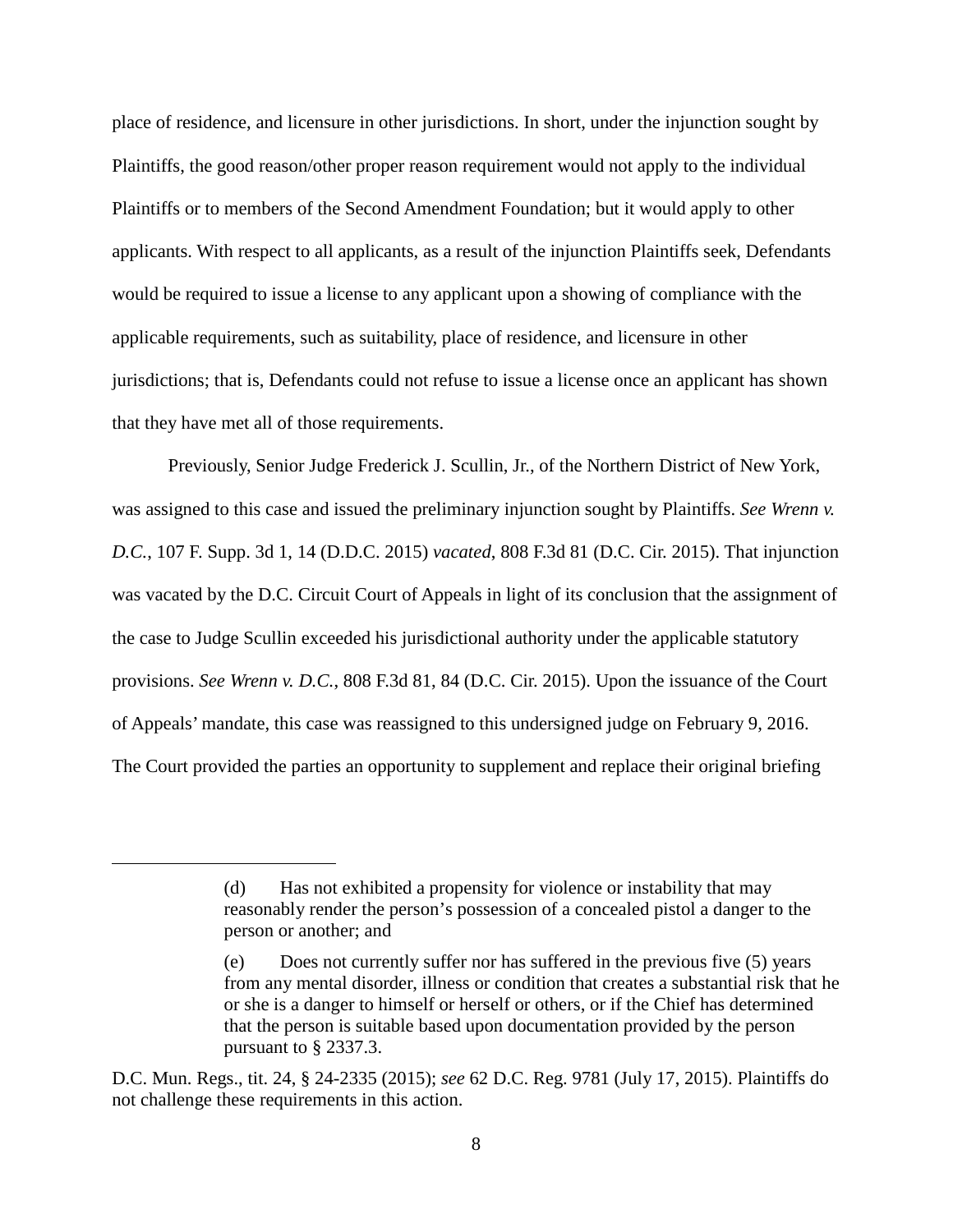regarding the pending motion, and that briefing was complete as of March 2, 2016. The motion for preliminary injunction is now ripe for resolution.

#### **II. LEGAL STANDARD**

"A preliminary injunction is 'an extraordinary remedy that may only be awarded upon a clear showing that the plaintiff is entitled to such relief.' " *Sherley v. Sebelius*, 644 F.3d 388, 392 (D.C. Cir. 2011) (quoting *Winter v. Natural Res. Def. Council, Inc.,* 555 U.S. 7, 22 (2008)); *see also Mazurek v. Armstrong,* 520 U.S. 968, 972 (1997) ("[A] preliminary injunction is an extraordinary and drastic remedy, one that should not be granted unless the movant, *by a clear showing,* carries the burden of persuasion." (emphasis in original; quotation marks omitted)). "A plaintiff seeking a preliminary injunction must establish [1] that he is likely to succeed on the merits, [2] that he is likely to suffer irreparable harm in the absence of preliminary relief, [3] that the balance of equities tips in his favor, and [4] that an injunction is in the public interest." *Aamer v. Obama,* 742 F.3d 1023, 1038 (D.C. Cir. 2014) (quoting *Sherley,* 644 F.3d at 392 (quoting *Winter,* 555 U.S. at 20) (alteration in original; quotation marks omitted)). " 'When seeking a preliminary injunction, the movant has the burden to show that all four factors, taken together, weigh in favor of the injunction.' " *Abdullah v. Obama*, 753 F.3d 193, 197 (D.C. Cir. 2014) (quoting *Davis v. Pension Benefit Guar. Corp.,* 571 F.3d 1288, 1292 (D.C. Cir. 2009)). "The four factors have typically been evaluated on a 'sliding scale.' " *Davis,* 571 F.3d at 1291. Under this sliding-scale framework, "[i]f the movant makes an unusually strong showing on one of the factors, then it does not necessarily have to make as strong a showing on another factor." *Id.* at 1291-92.

The Court notes that it is not clear whether this Circuit's sliding-scale approach to assessing the four preliminary injunction factors survives the Supreme Court's decision in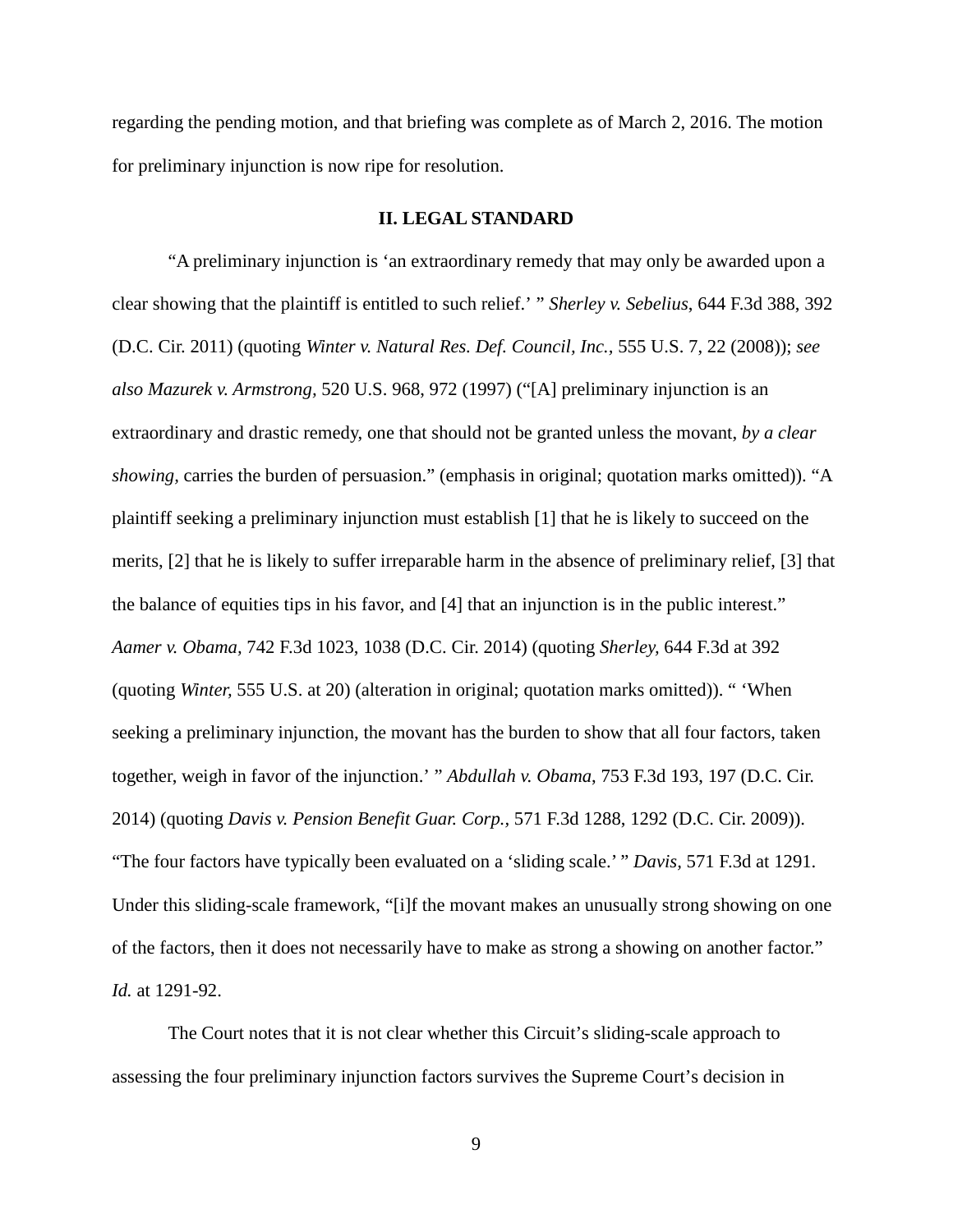*Winter*. *See Save Jobs USA v. U.S. Dep't of Homeland Sec.*, 105 F. Supp. 3d 108, 112 (D.D.C. 2015). Several judges on the D.C. Circuit Court of Appeals have "read *Winter* at least to suggest if not to hold 'that a likelihood of success is an independent, free-standing requirement for a preliminary injunction.'" *Sherley*, 644 F.3d at 393 (quoting *Davis*, 571 F.3d at 1296 (concurring opinion)). However, the Court of Appeals has yet to hold definitively that *Winter* has displaced the sliding-scale analysis. *See Sherley*, 644 F.3d at 393; *see also Save Jobs USA*, 105 F. Supp. 3d at 112. In any event, this Court need not resolve the viability of the sliding-scale approach today as the Court determines that "a preliminary injunction is not appropriate even under the less demanding sliding-scale analysis." *Sherley*, 644 F.3d at 393.<sup>5</sup>

#### **III. DISCUSSION**

The Court now applies the four-factor analysis for evaluating a motion for preliminary injunction as stated above. The Court, in turn, considers (1) Plaintiffs' likelihood of success on the merits, (2) the likelihood of irreparable harm, (3) the balance of the equities, and (4) whether an injunction is in the public interest. *See Aamer*, 742 F.3d at 1038. Each side in this case contends that *each* of the four factors weighs in its favor. The Court begins with the first prong, the likelihood of success on the merits.

<sup>&</sup>lt;sup>5</sup> The Court also notes that Defendants argue that a heightened standard applies because this case concerns a "mandatory" rather "prohibitory" injunction and because Plaintiffs seek to change, rather than maintain, the status quo. (Plaintiffs contest these characterizations.) This Circuit has yet to adopt—or to reject—the applicability of a heightened standard. *See Davis v. Billington*, 76 F. Supp. 3d 59, 69 n.15 (D.D.C. 2014). In any event, because the Court finds that Plaintiffs have failed to satisfy the unmodified standard for preliminary injunctions, there is no need to consider the consequences of applying a heightened standard for "mandatory injunctions" in these circumstances.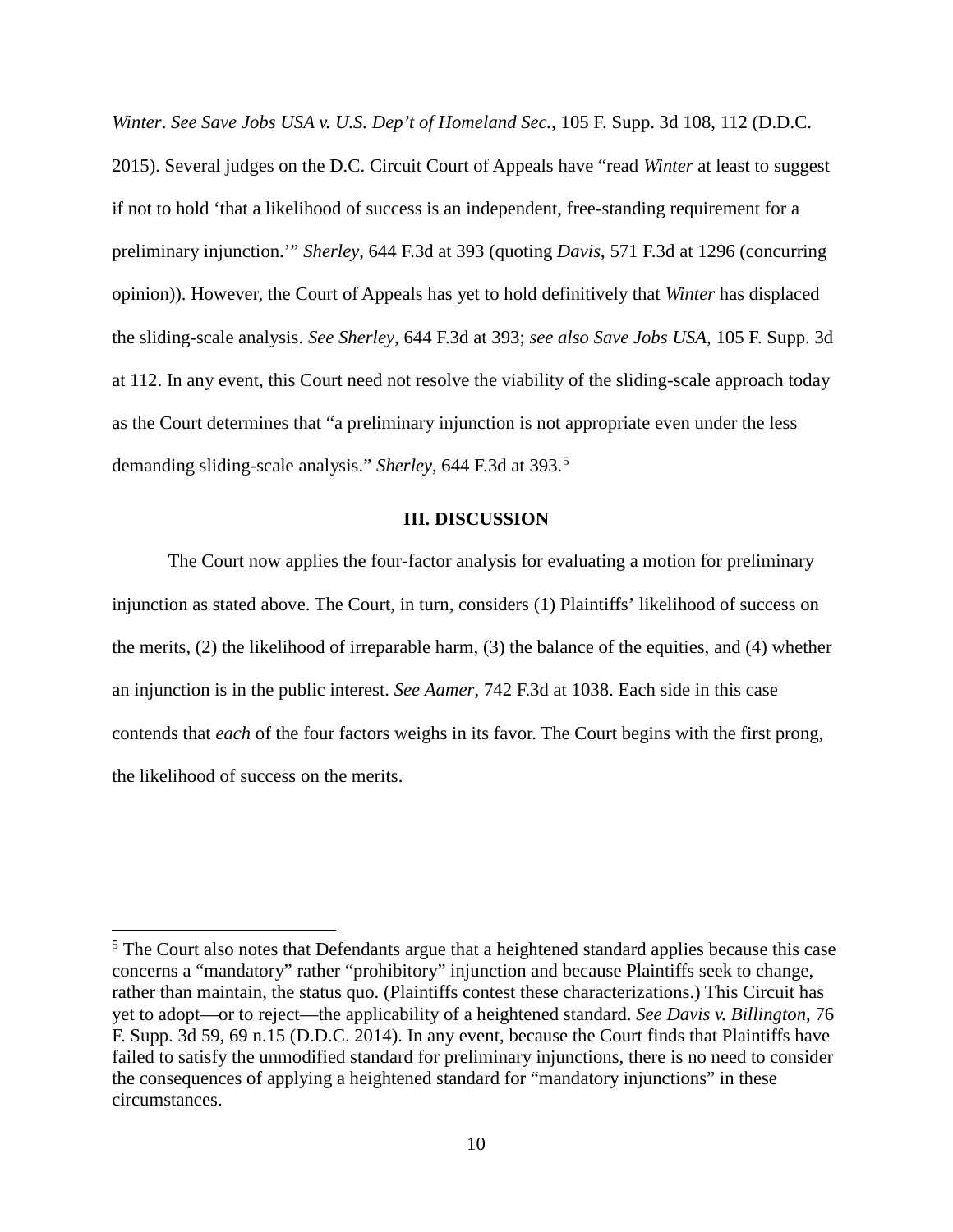#### **A. Likelihood of Success on the Merits**

In *Heller v. District of Columbia* ("*Heller II*"), the D.C. Circuit Court of Appeals adopted a "two-step approach to determining the constitutionality of the District's gun laws," noting a similar scheme had been adopted by other circuits. 670 F.3d 1244, 1252 (D.C. Cir. 2011) (citing cases); *see also Heller v. District of Columbia* ("*Heller III*"), 801 F.3d 264, 272 (D.C. Cir. 2015). The Court of Appeals described the framework as follows: ''We ask first whether a particular provision impinges upon a right protected by the Second Amendment; if it does, then we go on to determine whether the provision passes muster under the appropriate level of constitutional scrutiny." *Heller II*, 670 F.3d at 1252. In turn, to determine whether a provision impinges on a right protected by the Second Amendment, a court must identify whether a particular regulation is "longstanding," which would then be "presumed not to burden conduct within the scope of the Second Amendment." *Id.* at 1253. However, "[a] plaintiff may rebut this presumption by showing the regulation does have more than a de minimis effect upon his right." *Id.* This Court is bound to apply that framework to the challenges raised in this action.

The parties vigorously dispute the history of regulations pertaining to the public carrying of arms, spanning from the English Statute of Northampton of 1328 to regulations from early American history and beyond. Defendants argue that—even if the Second Amendment has some application outside the home—the regulatory scheme in question is beyond the scope of the Second Amendment. The Court need not wade into that contentious dispute today. In order to resolve this matter in an expeditious manner, the Court will assume, without deciding, solely for the purposes of resolving the pending motion and without suggesting anything about the underlying merits, that the Second Amendment protects a right to carry arms publicly in the District of Columbia. The Court does so because, even if the Second Amendment's protections are applicable to that extent, the Court concludes that Plaintiffs have not met their burden of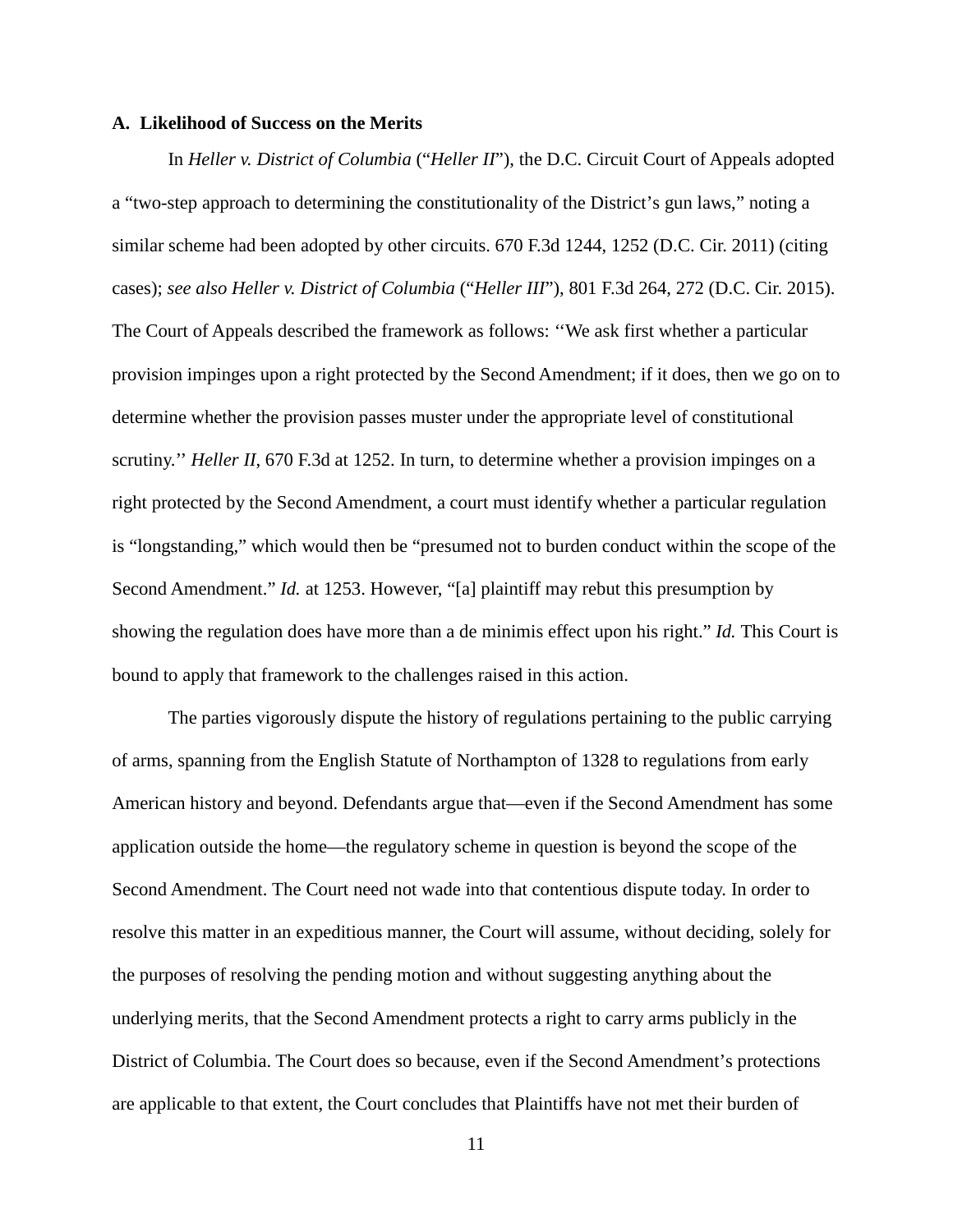showing a likelihood of success on the merits. As such, the Court will reserve any consideration of the scope of the Second Amendment, insofar as necessary, for a later date when the Court considers this case on the merits.<sup>6</sup>

## **1. Level of Scrutiny to Apply**

 $\overline{a}$ 

As explained above, upon concluding that a particular regulatory provision "impinges upon a right protected by the Second Amendment"—as the Court assumes without deciding here—the Court must then "determine whether the provision passes muster under the appropriate level of constitutional scrutiny.'' *Heller II*, 670 F.3d at 1252. Guided by the Court of Appeals' analysis in *Heller II* and persuaded by the thorough analysis of other "good reason" licensing schemes that has been conducted by other Circuit Courts of Appeals, this Court concludes that, insofar as the challenged requirements of the District's licensing scheme impinge on a Second Amendment right, those requirements warrant intermediate scrutiny.

In *Heller II*, the D.C. Circuit Court of Appeals considered a series of gun registration requirements that it described as "mak[ing] it considerably more difficult for a person lawfully to acquire and keep a firearm, including a handgun, for the purpose of self-defense in the home the 'core lawful purpose' protected by the Second Amendment." *Id.* at 1255 (quoting *District of Columbia v. Heller* ("*Heller I*"), 554 U.S. 570, 630 (2008)). The D.C. Circuit explained that the "level of scrutiny applicable under the Second Amendment surely 'depends on the nature of the

<sup>6</sup> Taking this path through the issues presented is not breaking new ground. *See Woollard v. Gallagher*, 712 F.3d 865, 876 (4th Cir. 2013) ("We hew to a judicious course today, refraining from any assessment of whether Maryland's good-and-substantial-reason requirement for obtaining a handgun permit implicates Second Amendment protections. That is, we merely assume that the *Heller* right exists outside the home and that such right of Appellee Woollard has been infringed. We are free to make that assumption because the good-and-substantial-reason requirement passes constitutional muster under what we have deemed to be the applicable standard—intermediate scrutiny.")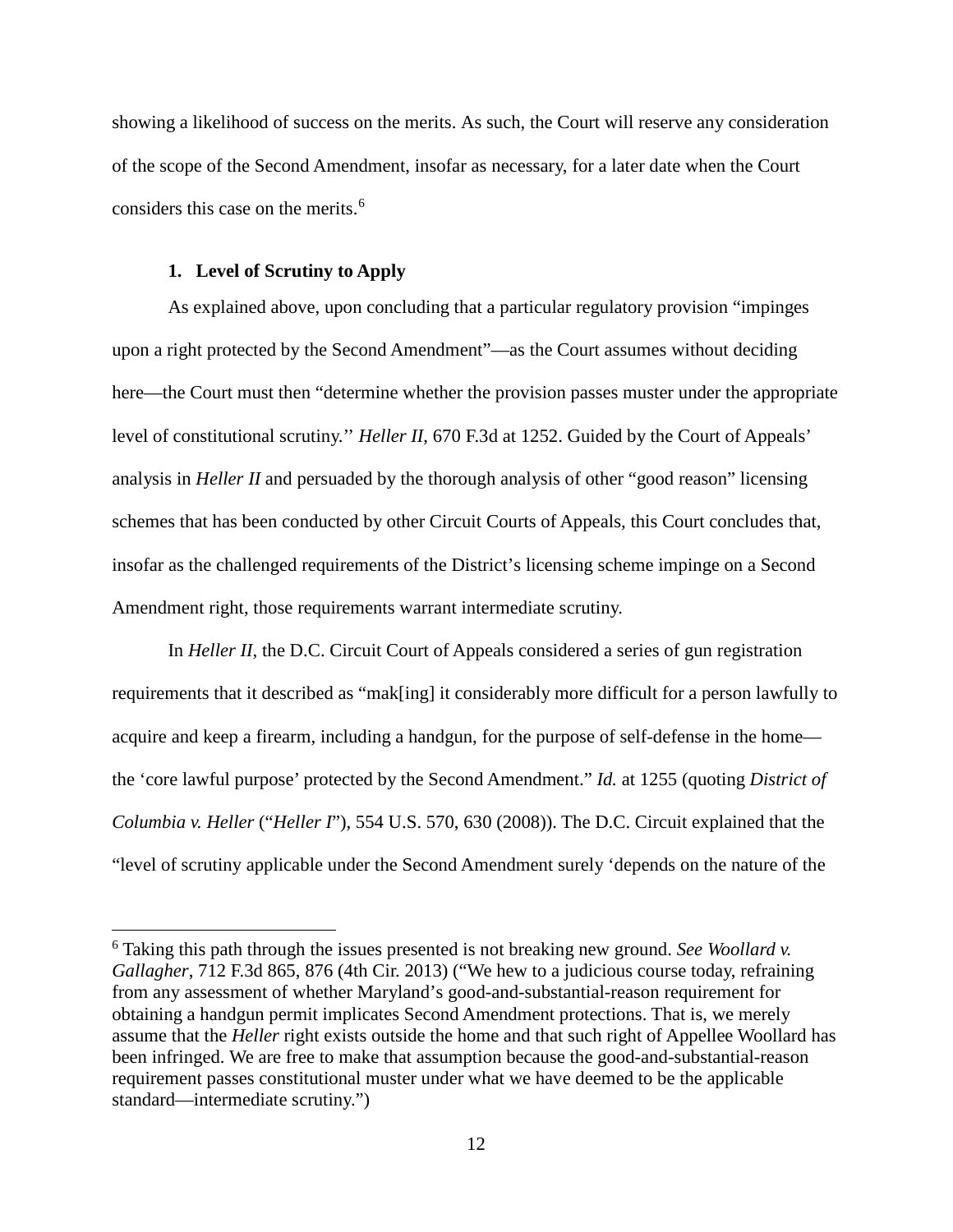conduct being regulated and the degree to which the challenged law burdens the right.' " *Id.* 1257 (quoting *United States v. Chester*, 628 F.3d 673, 682 (4th Cir. 2010) and citing cases). After canvassing other sources of authority regarding the choice of the level of scrutiny to apply, the D.C. Circuit concluded that intermediate scrutiny was warranted for the gun registration laws in question because they did not "prevent[] an individual from possessing a firearm in his home or elsewhere, whether for self-defense or hunting, or any other lawful purpose." *Id.* at 1258. It is notable that the D.C. Circuit concluded that intermediate scrutiny was warranted for gun registration laws which did not impinge on the ability of individuals to keep a firearm "for the purpose of self-defense in the home—the 'core lawful purpose' protected by the Second Amendment." *Id.* at 1255. This Court concludes that the same level of scrutiny is appropriate for the regulations at issue in this case, whether or not the ability to carry handguns in public is considered part of the "core lawful purpose" protected by the Second Amendment. Moreover, the Supreme Court described the "home" in *Heller I* as the place "where the need for defense of self, family, and property is most acute," 554 U.S. at 628. The D.C. Circuit has reiterated this emphasis on the home, stating that "at the core of the Second Amendment is 'the right of lawabiding, responsible citizens to use arms in defense of hearth and home.' " *Schrader v. Holder*, 704 F.3d 980, 988 (D.C. Cir. 2013) (quoting *Heller I*, 554 U.S. at 635). Those descriptions give strong support to the conclusion that the level of scrutiny for regulations governing *public* carrying of handguns, including the good reason requirement at issue here, merit no higher level of scrutiny than the intermediate scrutiny wielded by the D.C. Circuit in *Heller II* and *Heller III*.

In this case, the Court is considering a licensing scheme that restricts the ability of people to carry handguns in public within the 68 square miles of the District of Columbia, but is in no way a blanket prohibition on doing so. *Cf. Moore v. Madigan*, 702 F.3d 933, 941-42 (7th Cir.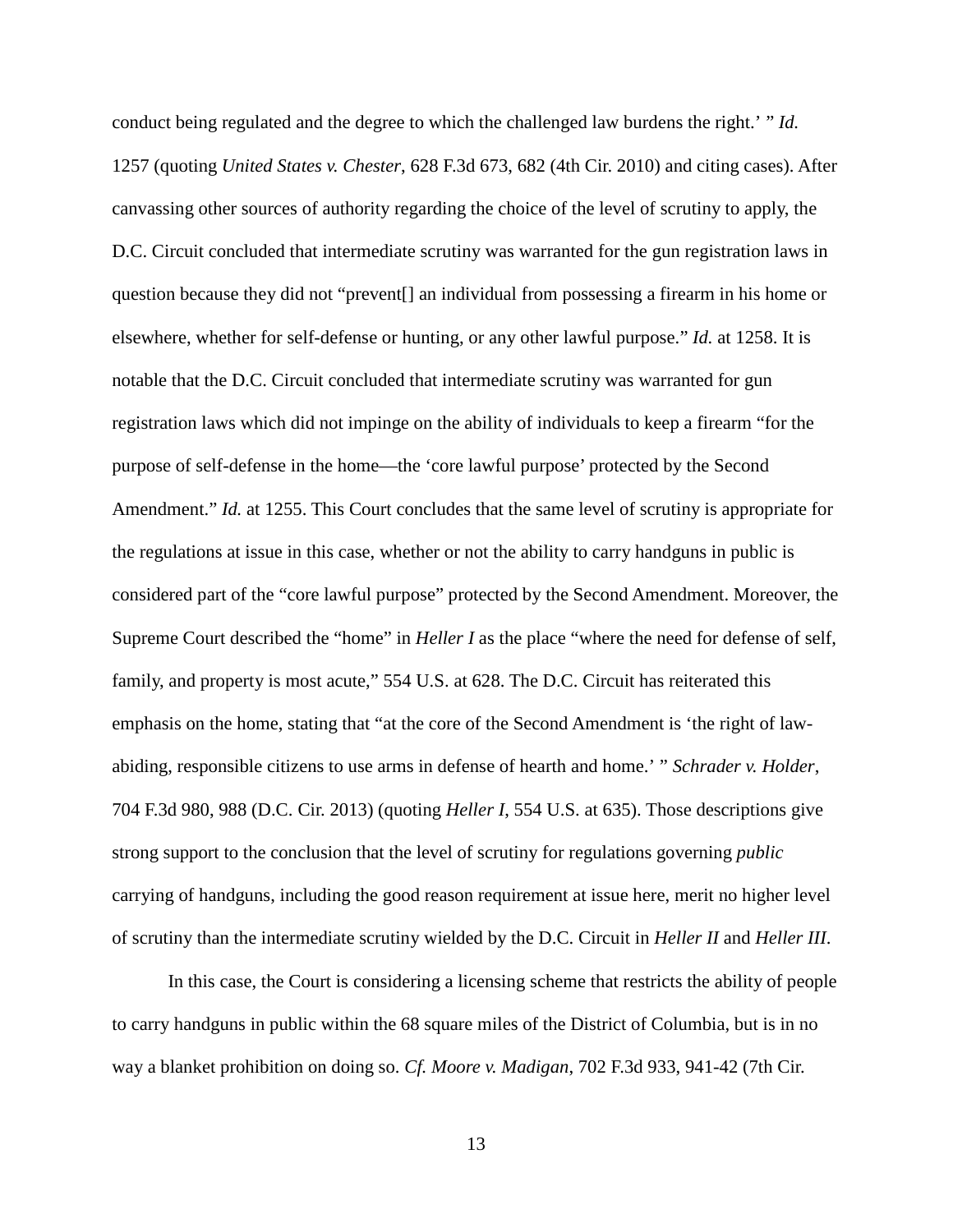2012) (holding unconstitutional Illinois's "uniquely sweeping ban" on carrying firearms in public, characterized as "the most restrictive gun law of any of the 50 states"). Because the Court is considering regulations on carrying firearms outside the home, rather than a prohibition on doing so, the Court concludes that intermediate scrutiny is the appropriate level of scrutiny. Indeed, three other Circuit Courts of Appeals have similarly concluded that intermediate scrutiny is appropriate for "good reason" licensing schemes, if any level of scrutiny is warranted at all. *See Drake v. Filko*, 724 F.3d 426, 435 (3d Cir. 2013) (applying intermediate scrutiny to New Jersey's "justifiable need" requirement); *Woollard v. Gallagher*, 712 F.3d 865, 876 (4th Cir. 2013) (applying intermediate scrutiny to "good-and-substantial-reason requirement for obtaining Maryland handgun permit"); *Kachalsky v. Count of Westchester*, 701 F.3d 81, 96-97 (2d Cir. 2012) (applying intermediate scrutiny to New York State's "proper cause" requirement); *see also United States v. Masciandaro*, 638 F.3d 458, 471 (4th Cir. 2011) (holding that only intermediate scrutiny "is necessary with respect to laws that burden the right to keep and bear arms outside of the home"). Notably, the parties have characterized the licensing schemes at issue in these states as "may-issue" licensing schemes in light of the discretion afforded to the respective licensing authorities in issuing public carry licenses.<sup>7</sup> *See* Pls.' Mot. at 12 n.1; Defs.' Opp'n, Defendants' App'x ("DA") at 9. Moreover, Plaintiffs have not shown that the use of the language "may" in the District's licensing scheme, *see* D.C. Code § 22-4506(a), has talismanic significance that

 $<sup>7</sup>$  The Government Accountability Office has characterized "may-issue" states as ones where the</sup> "state applies discretion in granting permits to carry concealed handguns." *Gun Control: States' Laws and Requirements for Concealed Carry Permits Vary Across the Nation*, U.S. Government Accountability Office, Report to Congressional Requesters, GAO-12-717, at 5 (July 2012) (http://www.gao.gov/assets/600/592552.pdf). By contrast, the Government Accountability Office characterizes "shall-issue" states as those where the "[i]ssuing authorities are required to issue a permit to an applicant that fulfills the objective statutory criteria if no statutory reason for denial exists." *Id.*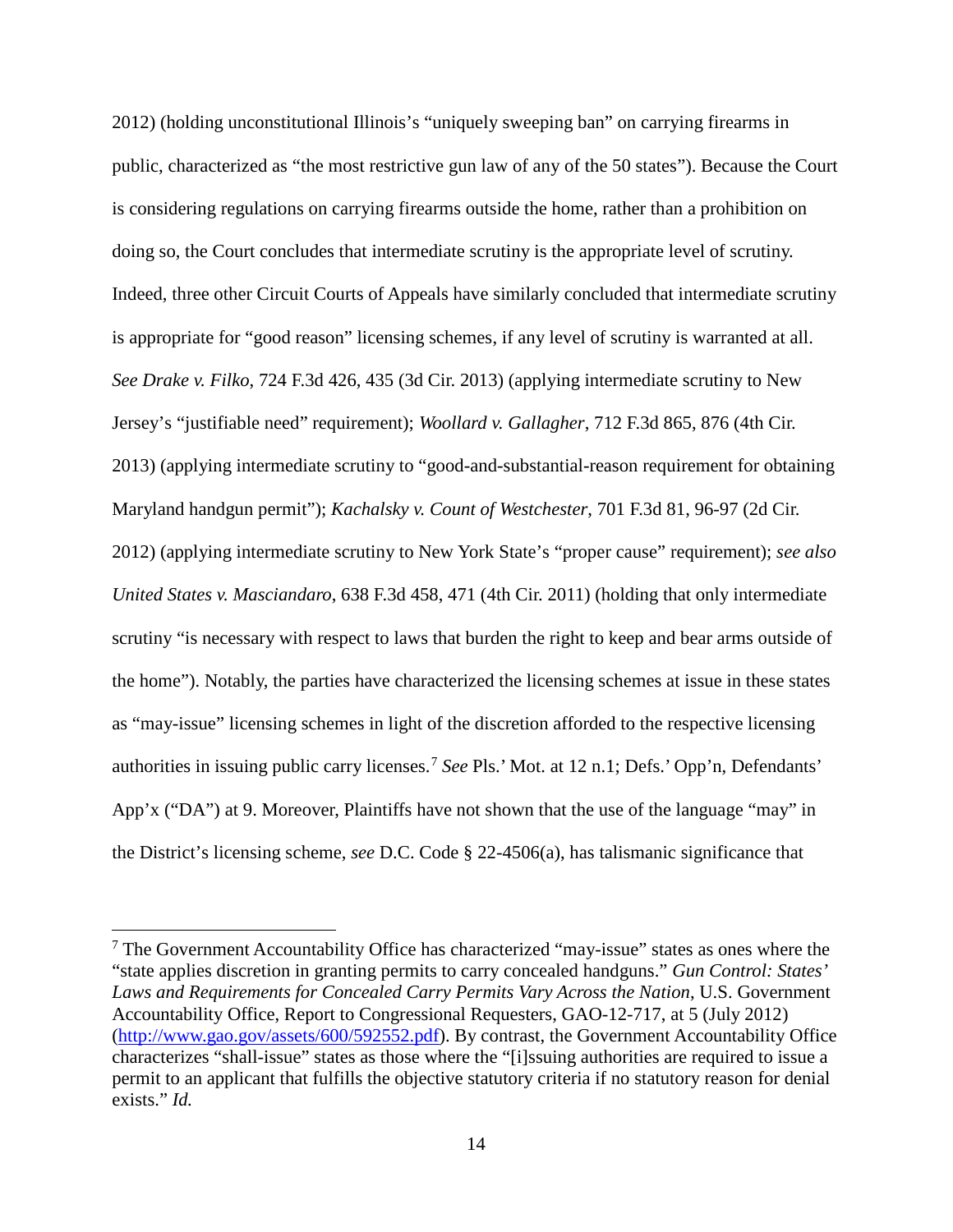meaningfully distinguishes the scheme at issue in this case from the may-issue schemes considered by Second Circuit, Third Circuit, and Fourth Circuit.

Critically, the Second Circuit, Third Circuit, and Fourth Circuit are the *only* Courts of Appeals to have, thus far, addressed and definitively resolved the constitutionality of "good reason" handgun licensing laws similar to the one at issue here. The Ninth Circuit Court of Appeals has considered the constitutionality of the application of a "good reason" licensing requirement but has not yet issued an opinion that is binding precedent at this time. In *Peruta v. County of San Diego*, a panel of the Ninth Circuit Court of Appeals concluded that San Diego's specific policy implementing the State of California's "good cause" requirement violated the Second Amendment right to bear arms in public under any level of scrutiny. 742 F.3d 1144, 1175 (9th Cir. 2014), *reh'g en banc granted*, 781 F.3d 1106 (9th Cir. 2015). The full Ninth Circuit subsequently granted rehearing en banc, instructing that the panel opinion "shall not be cited as precedent by or to any court of the Ninth Circuit." *Peruta v. Cty. of San Diego*, 781 F.3d 1106, 1106-07 (9th Cir. 2015). The en banc court heard oral argument on June 16, 2015, and has not yet decided the case. The Court notes that Plaintiffs continue to rely on *Peruta*, even in their recently submitted Reply brief as did the district court in *Palmer v. District of Columbia*, 59 F. Supp. 3d 173 (D.D.C. 2014).

For all of these reasons, the Court concludes that, insofar as the challenged provisions of the District of Columbia's regulatory scheme burden Second Amendment rights, that scheme regulating the public carrying of handguns in the District is subject to intermediate scrutiny.<sup>8</sup>

<sup>&</sup>lt;sup>8</sup> Defendants argue that the long history of the regulation of public carrying of firearms further supports the application of intermediate rather than strict scrutiny—insofar as public carrying is within the scope of the Second Amendment right. *See Kachalsky*, 701 F.3d at 96 (history of regulation of firearms in public supports application of intermediate scrutiny). However, the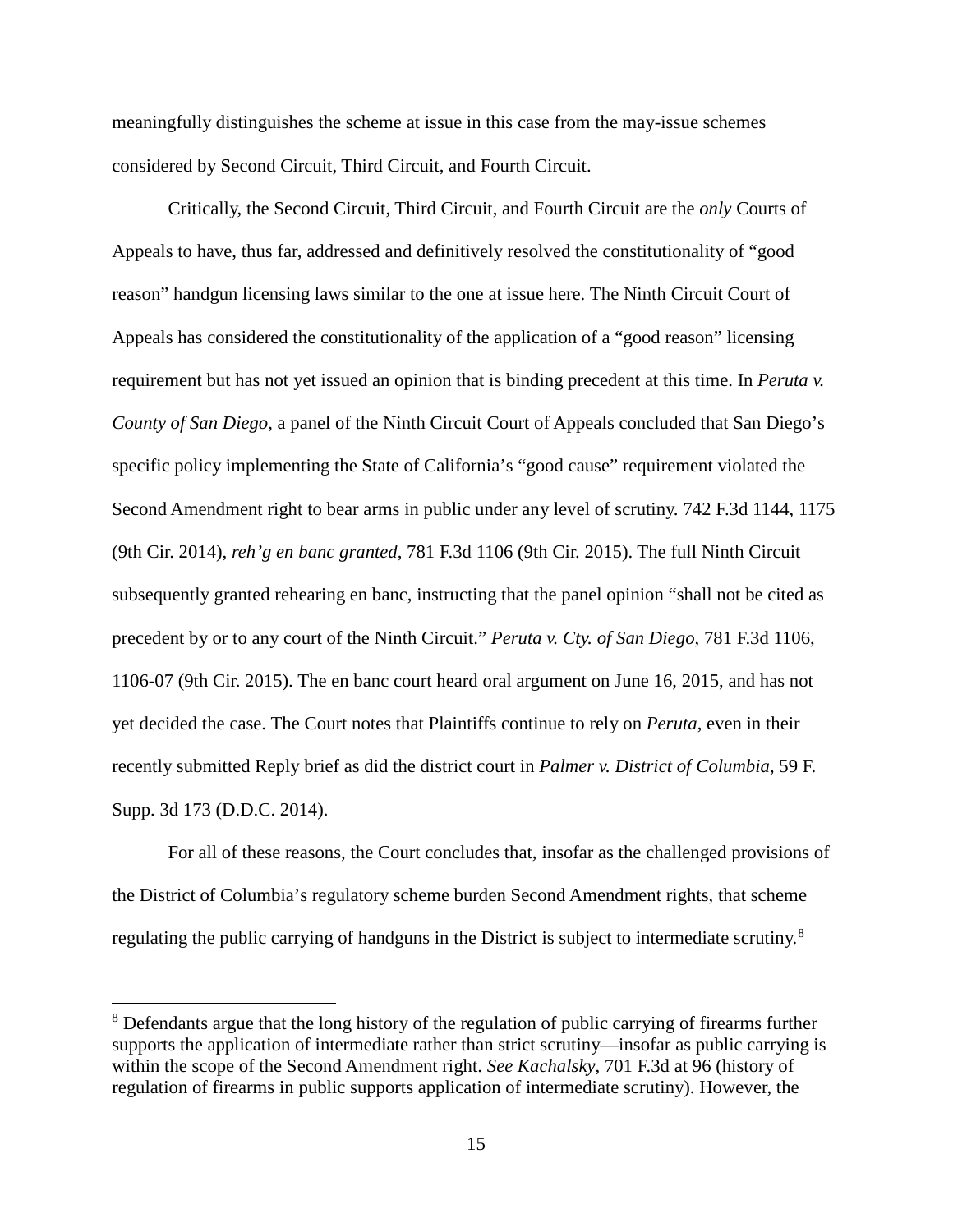Before proceeding to the application of intermediate scrutiny, in order to determine whether Plaintiffs have demonstrated a likelihood of success on the merits, the Court addresses arguments made by Plaintiffs in support of standards other than intermediate scrutiny.

#### **2. Plaintiffs' Other Arguments**

 $\overline{a}$ 

Plaintiffs present several arguments that suggest that intermediate scrutiny is not applicable here. The Court addresses, and rejects, each in turn.

First, Plaintiffs argue that the District's handgun licensing scheme is an unlawful prior restraint. Defendants respond that first, the prior restraint doctrine is inapplicable outside of the First Amendment context and second, even if applicable, it would not govern the challenged scheme because the scheme does not vest the Chief of Police with "unbridled discretion." Because the Court agrees with Defendants that the prior restraint doctrine is not applicable in the Second Amendment context, the Court need not consider Defendants' alternative argument that the challenged scheme does not give the Chief of Police "unbridled discretion."

The authorities on which Plaintiffs rely do not support importing the prior restraint doctrine into the Second Amendment context. Indeed, Plaintiffs acknowledge that no court has applied the doctrine of prior restraint in the Second Amendment context. Pls.' Reply at 23. Plaintiffs argue that the absence of such case law is not surprising because Second Amendment litigation is a relatively recent phenomenon. However, regardless of the merits of that characterization, Plaintiffs have only raised this argument in a cursory manner, providing little support for the Court to embrace this novel argument, particularly in the context of evaluating a motion for a preliminary injunction. Nor do the sole authorities to which Plaintiffs cite support

Court need not assess that history at this stage of the litigation in order to conclude that intermediate scrutiny is the proper variant of heightened scrutiny, if any, to apply in this case.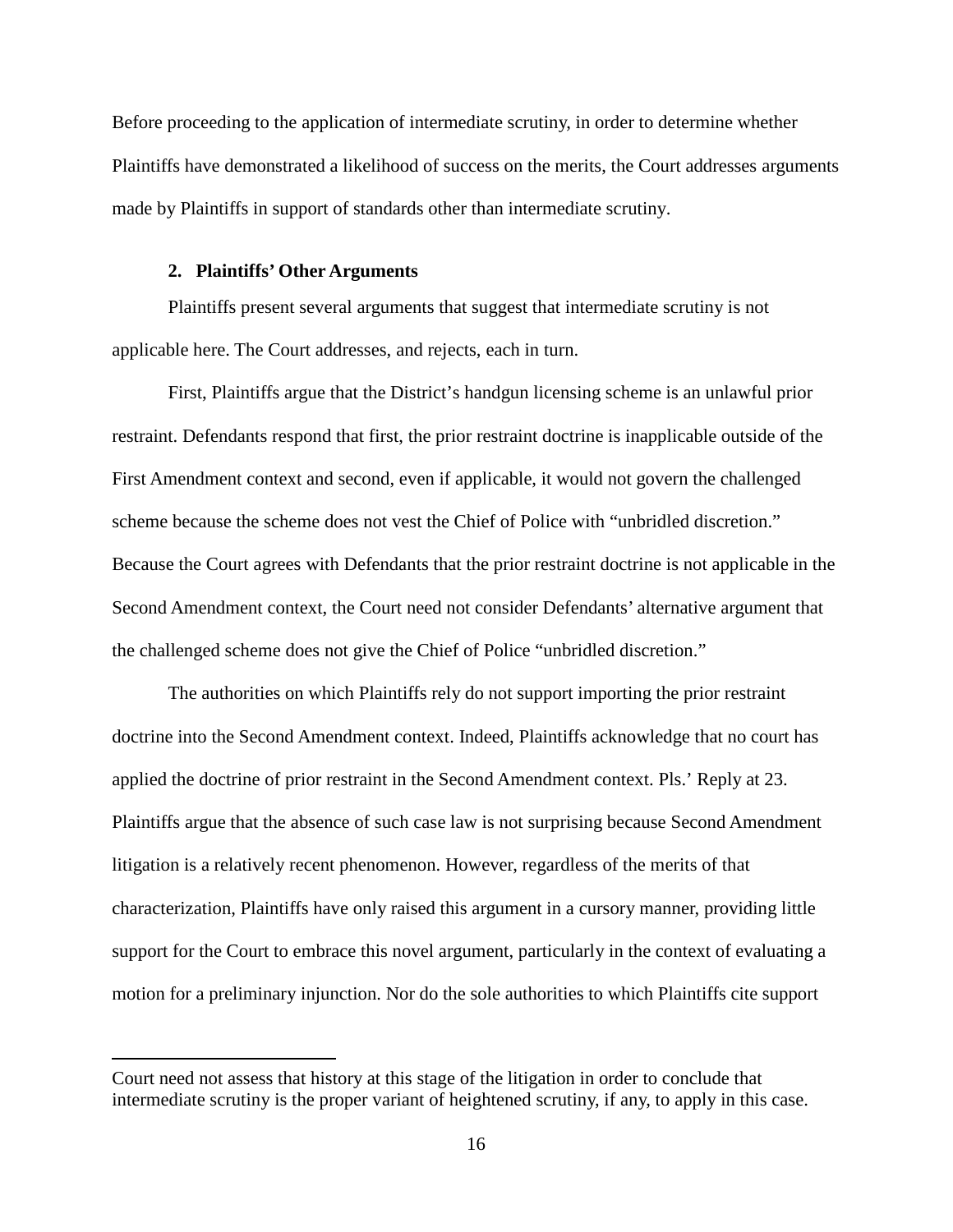the application of the doctrine of prior restraint in the Second Amendment context. In *Staub v. City of Baxley*, the Supreme Court concluded that a municipal ordinance of the City of Baxley, Georgia, that restricted freedom of speech "impose[d] an unconstitutional prior restraint upon the enjoyment of First Amendment." 355 U.S. 313, 325 (1958). The Supreme Court did characterize the unconstitutional ordinance as "lay[ing] 'a forbidden burden upon the exercise of liberty protected by the Constitution.' " *Id.* (quoting *Cantwell v. State of Connecticut*, 310 U.S. 296, 307 (1940)). However, that general language in no way suggests the prior restraint doctrine ought to be imported into every arena of liberties protected by the Constitution.<sup>9</sup>

Moreover, it is highly persuasive that the three Circuit Courts of Appeals to have considered the issue have rejected the application of the prior restraint doctrine to "good reason" handgun licensing schemes. *See Kachalsky*, 701 F.3d at 91 ("We are hesitant to import *substantive* First Amendment principles wholesale into Second Amendment jurisprudence.") (emphasis in original); *Woollard*, 712 F.3d at 883 n.11 (rejecting plaintiffs' prior restraint argument and citing analysis of Second Circuit in *Kachalsky*); *Drake*, 724 F.3d at 435 (rejecting applicability of prior restraint doctrine).<sup>10</sup> Similarly, other courts have concluded that the doctrine of prior restraint is inapplicable in the Second Amendment context. *See Hightower v. City of Boston*, 693 F.3d 61, 80 (1st Cir. 2012) (concluding that First Amendment prior restraint doctrine is "a poor analogy for purposes of facial challenges under the Second Amendment" and

<sup>9</sup> Plaintiffs' reliance on *Kent v. Dulles*, 357 U.S. 116, 123 (1958), is also misplaced. That case is even farther afield: in *Kent*, the Supreme Court considered a statute that pertained to the authority of the Secretary of State to issue passports, which implicated the rights of American citizens to travel abroad. *Id.* at 117, 129. This case provides no support for Plaintiffs' cursory claim that the doctrine of prior restraint is applicable in the Second Amendment context.

 $10$  As noted above, like the licensing scheme at issue here, the parties have characterized the licensing schemes considered by the Second Circuit, the Third Circuit, and the Fourth Circuit in these cases as "may-issue" schemes in light of the discretion afforded to the respective licensing authorities in issuing public carry licenses.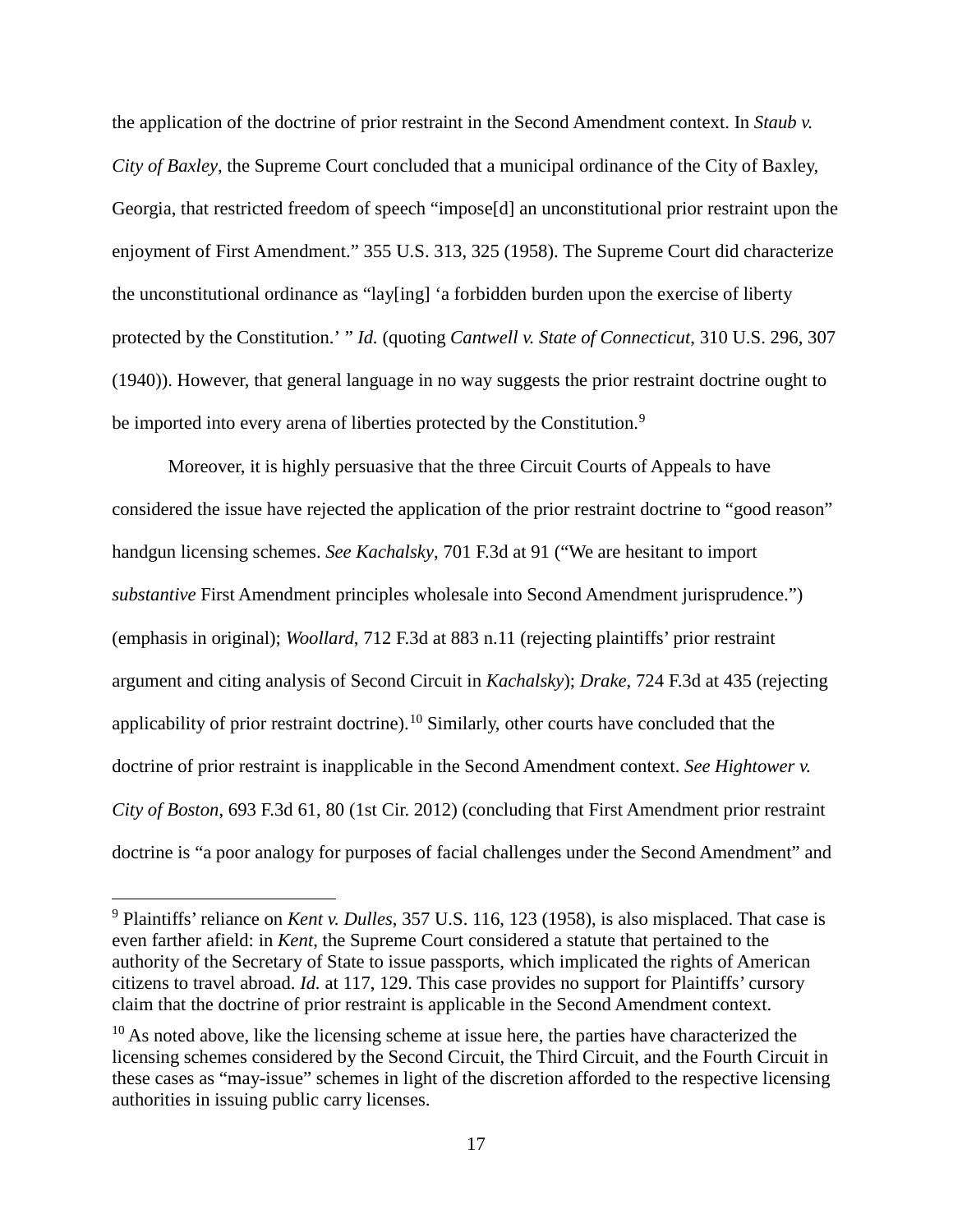declining to apply prior restraint doctrine in Second Amendment context); *Bolton v. Bryant*, 71 F. Supp. 3d 802, 817 (N.D. Ill. 2014) (declining to import prior restraint doctrine into Second Amendment context); *Young v. Hawaii*, 911 F. Supp. 2d 972, 991 (D. Haw. 2012) (same). Plaintiffs have not pointed to any authority suggesting a contrary conclusion, nor has the Court found any.

Because the Court concludes that Plaintiffs have not presented any basis for applying the doctrine of prior restraint in the Second Amendment context and because of the weight of the case law against applying that doctrine in this context, the Court concludes that the prior restraint doctrine simply has no applicability to the licensing scheme at issue. Accordingly, the Court need not consider the parties' arguments regarding the scope of discretion afforded to Defendants under the challenged licensing scheme.

Second, Plaintiffs claim that the licensing is effectively a rationing scheme and therefore must fail. The Court disagrees and concludes that there is no basis to conclude that the licensing scheme is an unlawful rationing scheme. In *Woollard*, the Fourth Circuit explicitly rejected Plaintiffs' rationing argument, reasoning that it was not for the court to "substitute [its] views for the considered judgment of the General Assembly that the good-and-substantial-reason requirement strikes an appropriate balance between granting handgun permits to those persons known to be in need of self-protection and precluding a dangerous proliferation of handguns on the streets of Maryland." 712 F.3d at 881. In their Reply, Plaintiffs primarily rely on the D.C. Circuit Court of Appeals' conclusion in *Heller III* that the District's one-pistol-per month purchasing limit did not survive intermediate scrutiny. *See* 801 F.3d at 280. However, the conclusion that the one-pistol-per-month limit was unconstitutional resulted from the court's assessment that "[t]he District has not presented substantial evidence to support the conclusion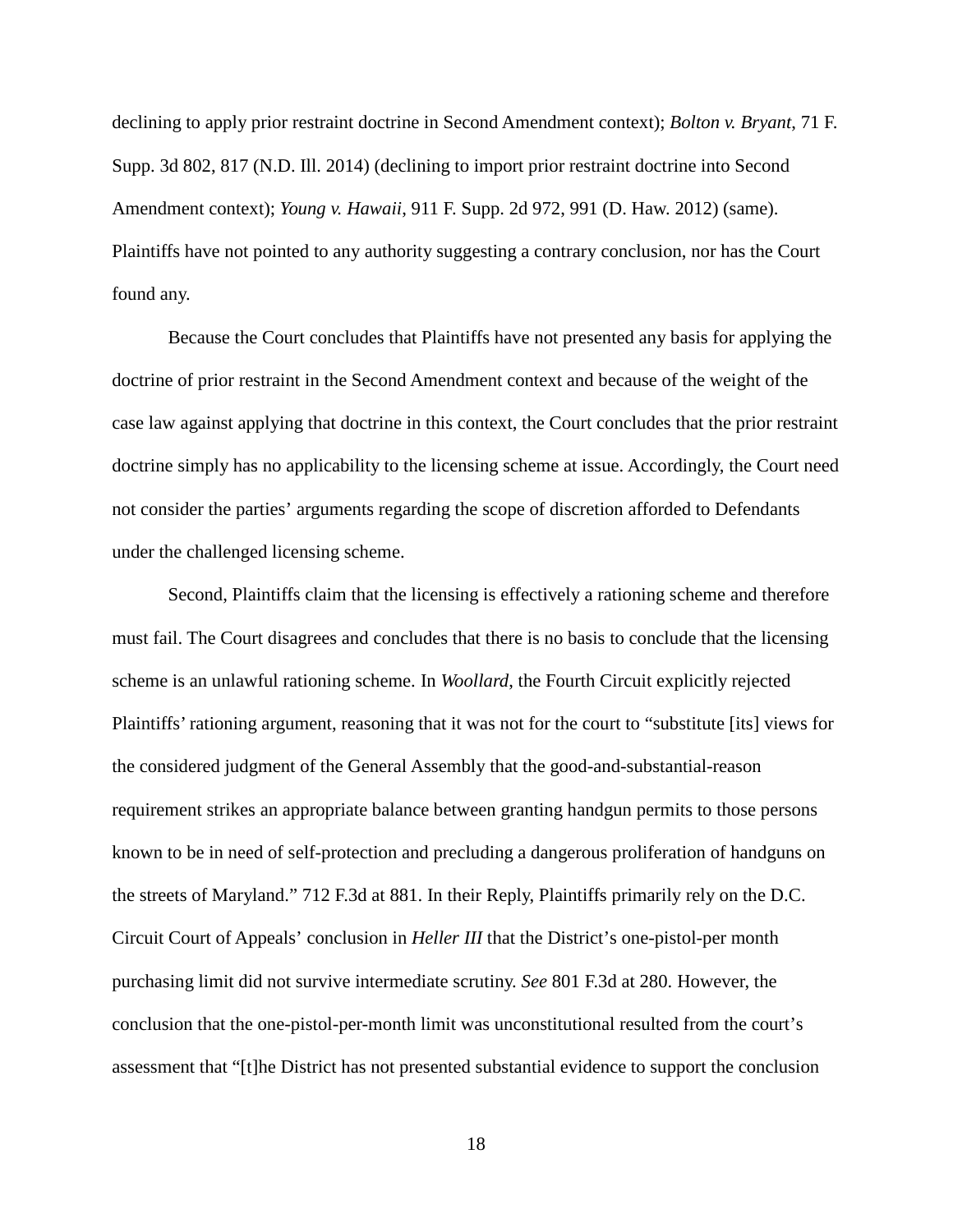that its prohibition on the registration of 'more than one pistol per registrant during any 30–day period,' D.C. Code § 7–2502.03(e), 'promotes a substantial governmental interest that would be achieved less effectively absent the regulation.' " *Heller III*, 801 F.3d at 279-80 (quoting *Rock Against Racism*, 491 U.S. at 782-83). In other words, the one-pistol-per-month limit was not unconstitutional because *any* limitation on the rate at which people could purchase guns would necessarily be unconstitutional; rather, the provision was unconstitutional simply because the evidence presented did not support the fit of that rule with the ends identified by the District of Columbia. *See Heller v. D.C.*, No. 14-7071, 2016 WL 760940, at \*1 (D.C. Cir. Feb. 26, 2016) (Millett, J., concurring in denial of rehearing en banc) (emphasizing "shortcomings in the record" before the *Heller III* court that undergirded that court's conclusions that certain provisions, including the one-pistol-per-month provision, were unconstitutional).<sup>11</sup> In sum, the Court concludes that the licensing scheme in question is not an unlawful rationing scheme. Therefore, whether Plaintiffs' claim regarding rationing is framed as a reason why intermediate scrutiny is *inapplicable* or a reason why the licensing scheme does not *survive* intermediate scrutiny, their

<sup>&</sup>lt;sup>11</sup> Plaintiffs also rely on a statement of the *Heller III* court in support of their argument. There, the court found that expert testimony that " 'the most effective method of limiting misuse of firearms … is to limit the number of firearms present in a home' … does not justify restricting an individual's undoubted constitutional right to keep arms (plural) in his or her home." 801 F.3d at 280. Notably, this expert testimony concerned firearms in the home generally and did not specifically pertain to a monthly cap. As such, the *Heller III* court found the testimony insufficient to justify a one-pistol-per-month cap. However, this statement does not support the conclusion that it would be impossible to justify the monthly cap on the basis of different evidence. Moreover, a right for a single individual to possess multiple weapons at home is fundamentally different from the imposition of a good reason requirement on the licensing of public carrying of concealed handguns. Therefore, the aforementioned statement in *Heller III* addresses a completely different regulatory scheme from the one at issue here and does not demonstrate that the regulations at issue here constitute an unlawful rationing scheme like the one-pistol-per-month provision.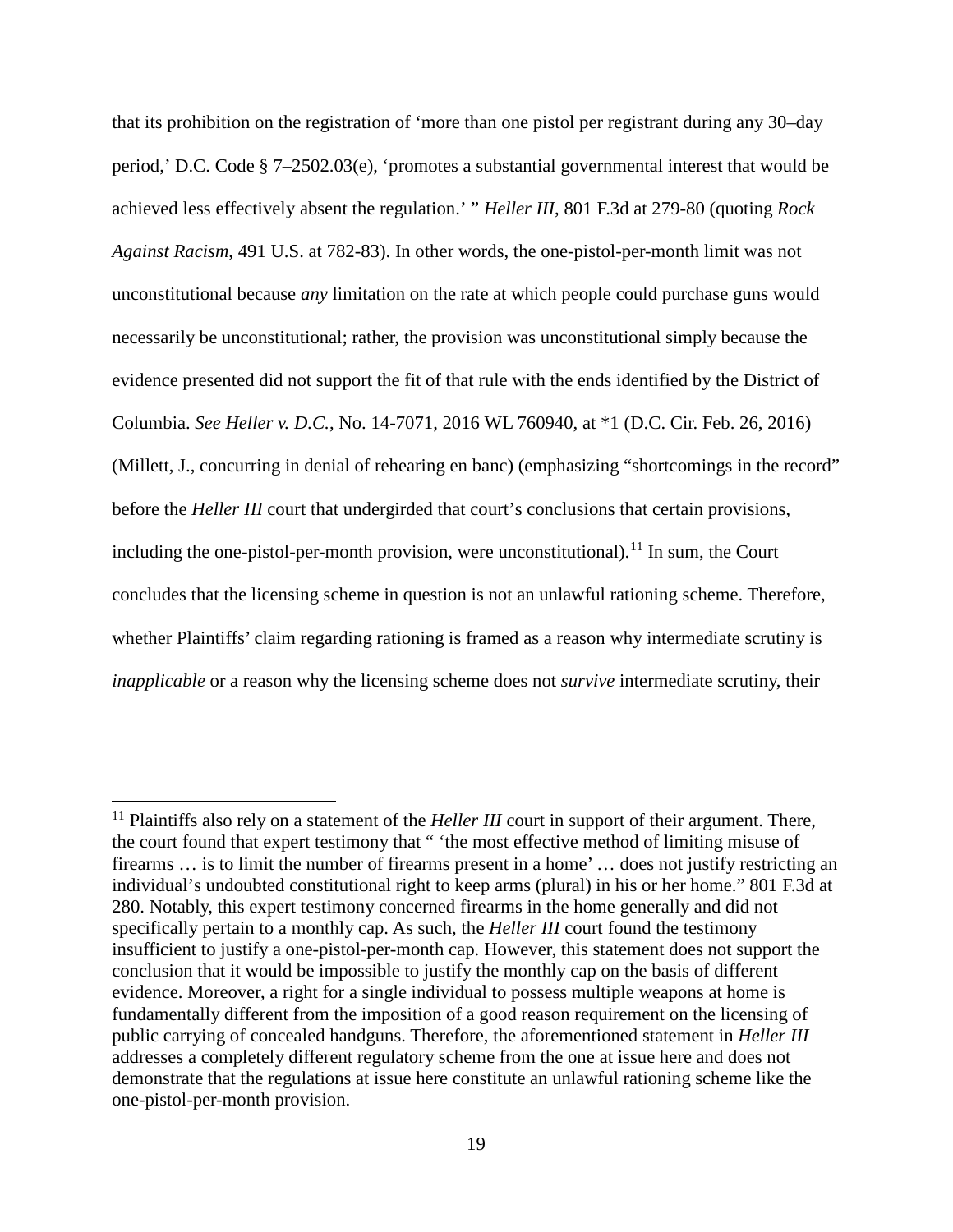rationing argument is unavailing. The Court, accordingly, proceeds to apply intermediate scrutiny to the challenged licensing requirements.

#### **3. Application of Intermediate Scrutiny**

For the challenged rules "to pass muster under intermediate scrutiny[,] the District must show they are 'substantially related to an important governmental objective.' '' *Heller II*, 670 F.3d at 1258 (quoting *Clark v. Jeter*, 486 U.S. 456, 461 (1988)). In other words, intermediate scrutiny requires "first, that [the challenged provision] 'promotes a substantial governmental interest that would be achieved less effectively absent the regulation,' and second, that 'the means chosen are not substantially broader than necessary to achieve that interest.' " *Heller III*, 801 F.3d at 272 (quoting *Heller II*, 670 F.3d at 1258 (quoting *Ward v. Rock Against Racism*, 491 U.S. 781, 782–83 (1989))). "To meet the first requirement, the District must demonstrate that the harms to be prevented by the regulation 'are real, not merely conjectural, and that the regulation will in fact alleviate these harms in a direct and material way.' " *Heller III*, 801 F.3d at 272-73 (quoting *Turner Broad. Sys., Inc. v. FCC*, 512 U.S. 622, 662–64 (1994) (*Turner I*)). However, in order to apply intermediate scrutiny with respect to the merits of a constitutional challenge, the Court cannot "review de novo the District's evidence of the harm to be prevented and the likely efficacy of the regulation in preventing that harm." *Id.* at 273. Rather, it is the Court's task to "determine only whether the District 'has drawn reasonable inferences based on substantial evidence.' " *Id.* (quoting *Turner I*, 512 U.S. at 666). With respect to second requirement, "the fit between the challenged regulation and the asserted objective [need only] be reasonable, not perfect." *Schrader*, 704 F.3d at 990 (quoting *United States v. Marzzarella*, 614 F.3d 85, 98 (3d Cir. 2010) (alteration in original)).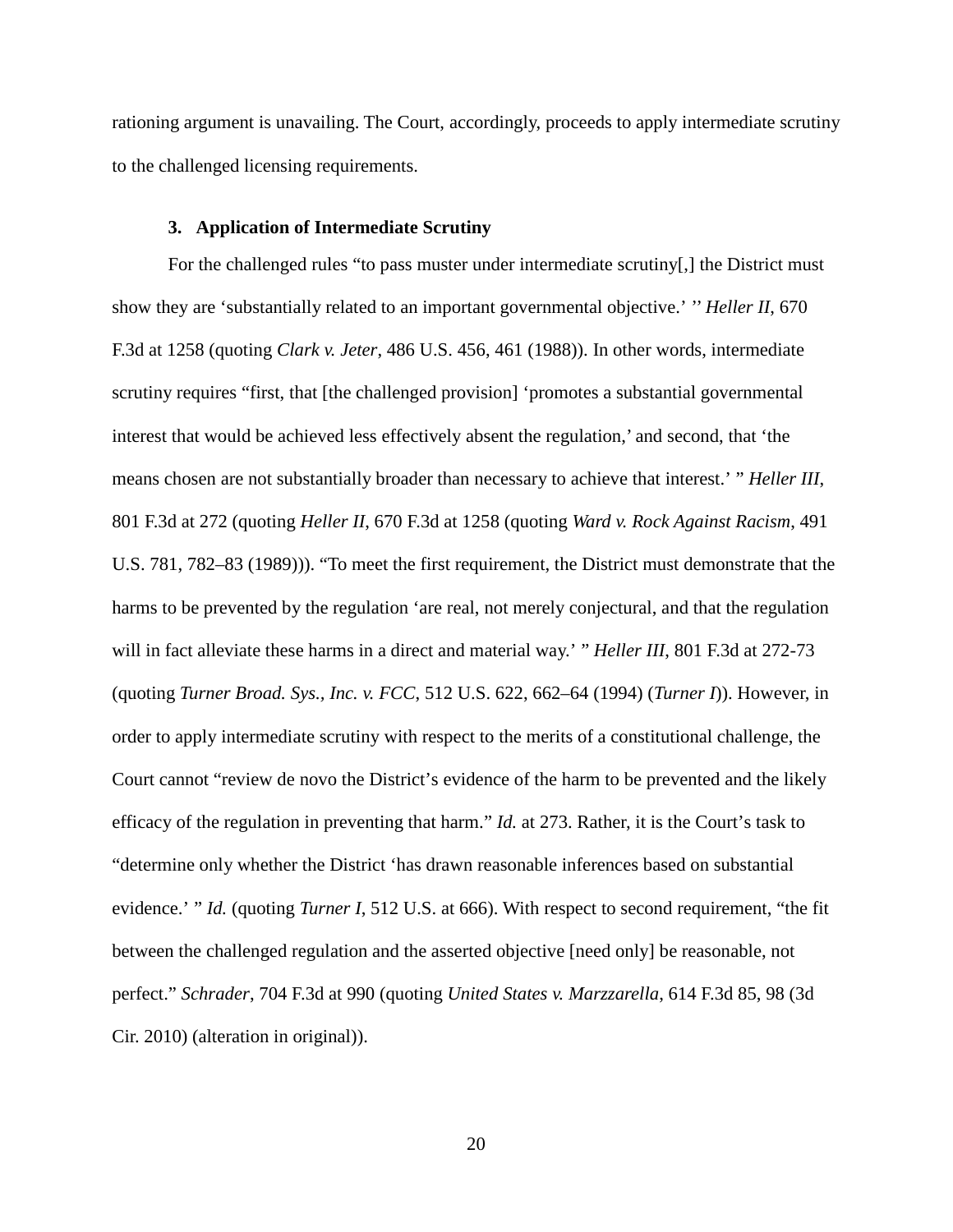Defendants assert two interests in support of the challenged concealed carry licensing scheme: preventing crime and promoting public safety. Defs.' Opp'n at 27. The D.C. Circuit has already confirmed that both of these interests, which are in fact linked, qualify as substantial governmental interests under the intermediate scrutiny standard. *See Heller III*, 801 F.3d at 274. Therefore, upon reaching the merits, the question will be whether "the District has, with regard to each challenged [licensing] provision, offered substantial evidence from which it could reasonably have concluded the provision will [prevent crime and promote public safety] 'in a direct and material way.' " *Id.* at 275 (quoting *Turner I*, 512 U.S. at 664).

In considering Plaintiffs' motion for a preliminary injunction, therefore, the Court must assess whether *Plaintiffs* have shown that it is likely that Defendants will not be able to satisfy that burden. *See Chaplaincy of Full Gospel Churches v. England*, 454 F.3d 290, 297 (D.C. Cir. 2006) ("It is 'an extraordinary remedy that should be granted only when the party seeking the relief, by a clear showing, carries the burden of persuasion.' " (quoting *Cobell v. Norton*, 391 F.3d 251, 258 (D.C. Cir. 2004))). Before turning to the evidence that Defendants have identified in support of the means-end fit in opposing the motion for preliminary injunction, the Court notes that this standard effectively means that there is a high hurdle for Plaintiffs to surmount. Indeed, as the D.C. Circuit has emphasized, this Court must ultimately assess the evidentiary record assembled by the parties in order to determine whether the chosen means contribute to the identified ends " 'in a direct and material way,' whether in one of the ways anticipated by the D.C. Council or otherwise." *Heller III*, 801 F.3d at 275 (internal citation omitted). Indeed, in *Heller II*, the Court of Appeals remanded the case to the district court in order to develop a fuller record that would allow an assessment of the fit between means and ends. 670 F.3d at 1258. Effectively, Plaintiffs must show that it is not likely that *Defendants* will be able to present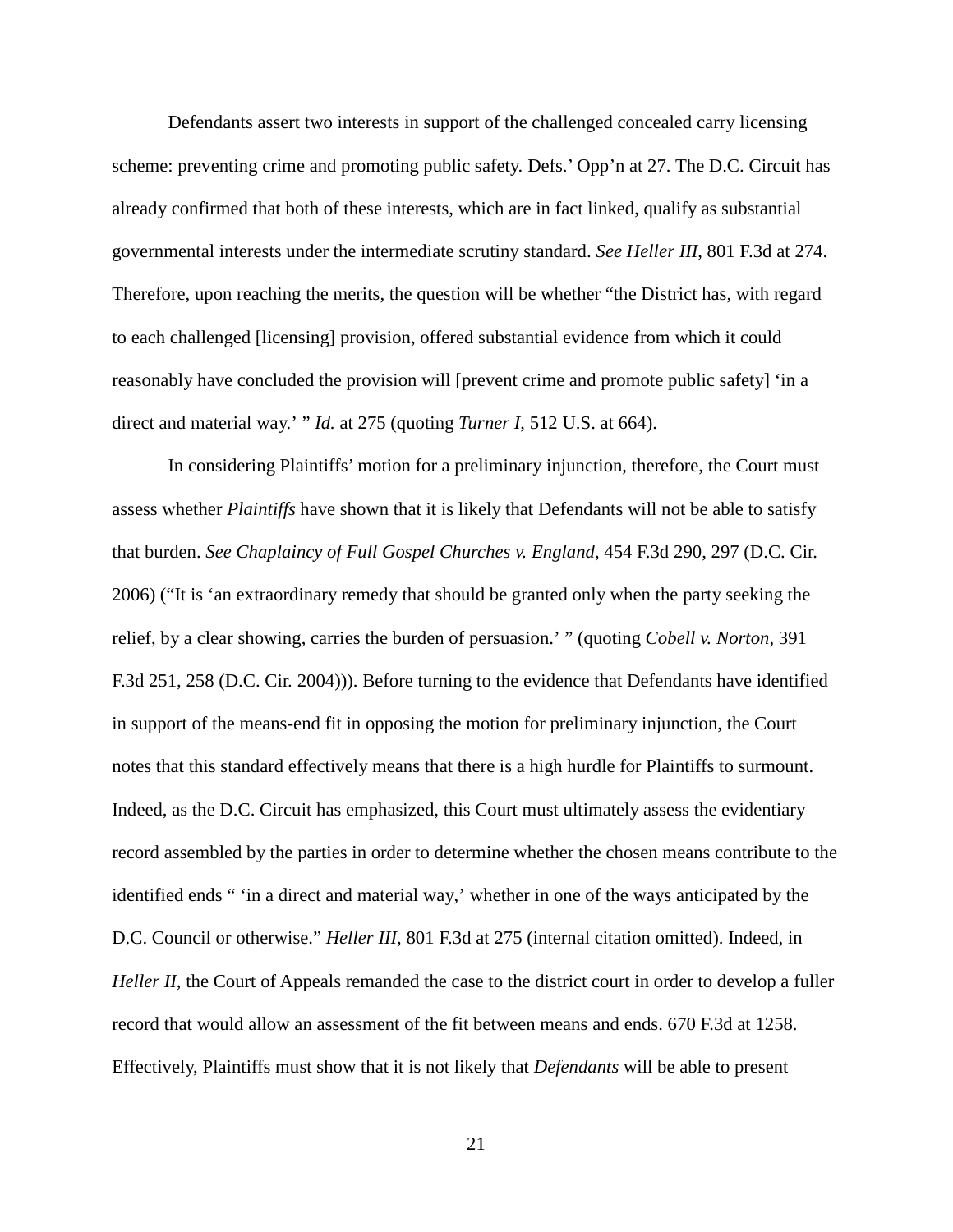evidence that will allow the *Court* to find that the *District* could have reasonably concluded that the chosen means serve the identified ends "in a direct and material way." *Heller III*, 801 F.3d at 275.

For present purposes, it is enough to say that Defendants have identified what appears to be substantial evidence of connections between public carrying of guns—and associated regulations on public carrying—and impacts on crime and public safety. *See* Defs.' Opp'n at 27- 34; *see also* Brady Amicus Br. at 7-13 (discussing connections between public carrying of firearms and public safety). However, the Court need not conduct an in-depth assessment of the evidence of the means-ends fit presented by Defendants at this stage of the proceedings because, while Plaintiffs assert that the challenged elements of the licensing scheme would not survive intermediate scrutiny, *see* Pls.' Mot. at 21, Plaintiffs submit only a cursory argument as to *why* the scheme cannot survive intermediate scrutiny. *See id.* at 19-21; Pls.' Reply at 23-24. But Plaintiffs' conclusory argument is insufficient to meet their burden at this phase of the proceedings.

In Plaintiffs' Reply, with the full panoply of Defendants' arguments in support of the licensing scheme before them, Plaintiffs' *only* response in the context of intermediate scrutiny is that Defendants are wrong to suggest deference to the legislature with respect to the fit between the government interests identified and legislative means used to achieve those ends. Regardless of the merits of the dispute on the precise quantum of legislative deference applicable, this cursory argument is insufficient. Nowhere do Plaintiffs address the evidence on which the D.C. Council relied in creating the licensing scheme or the additional evidence that Defendants have identified that they would present in support of that scheme in this case. *See* Defs.' Opp'n at 26- 36. Instead, the gravamen of Plaintiffs' argument appears to be that means-end scrutiny is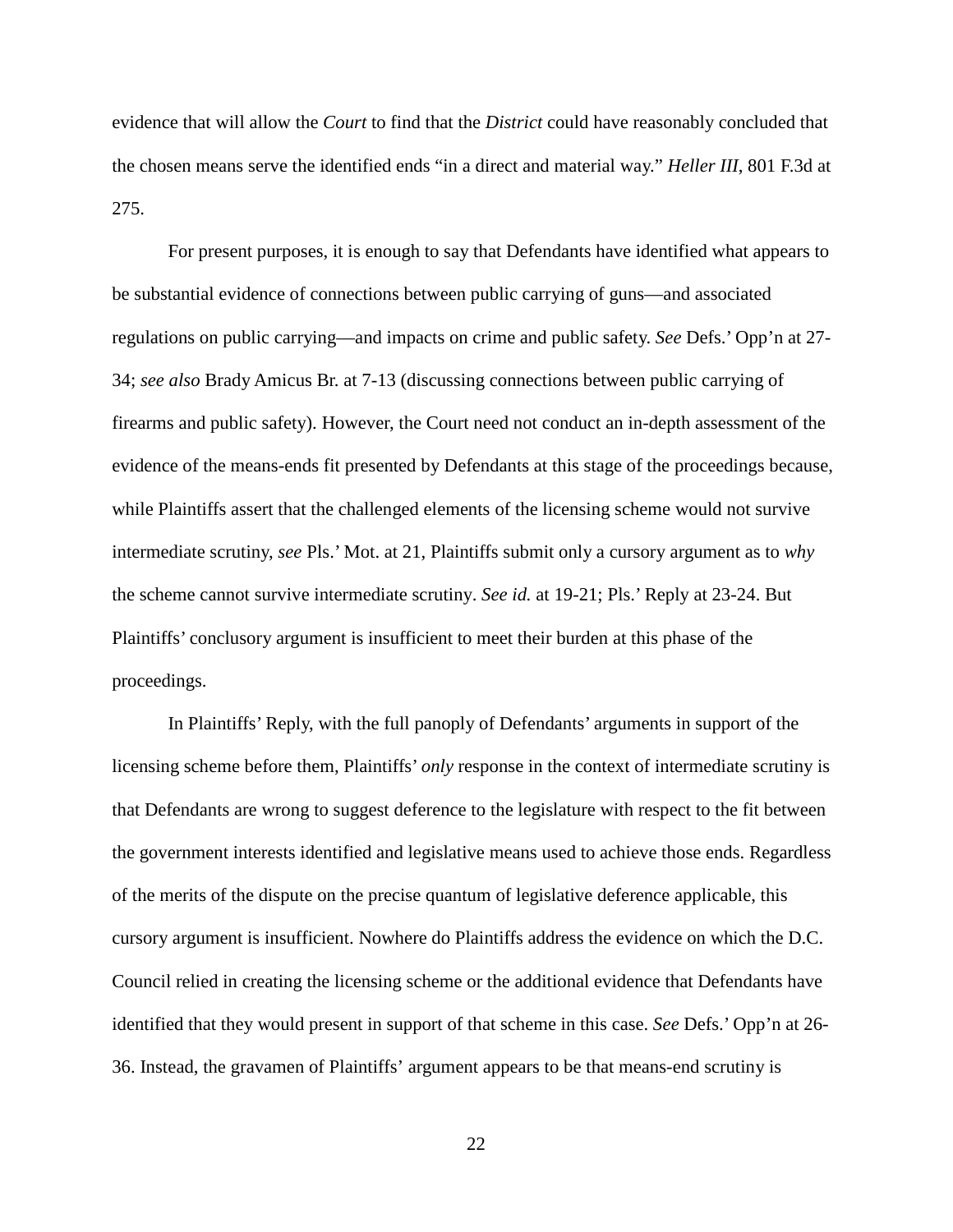inappropriate and that the licensing scheme is sufficiently destructive of Plaintiffs' Second Amendment rights that it cannot be countenanced at any level of scrutiny.<sup>12</sup> But the Court has already concluded that intermediate scrutiny is appropriate and that it is necessary to examine the ends identified by Defendants and the fit of the chosen means to those ends. Yet, Defendants' explanation of how the evidence supports their scheme is effectively met with silence from Plaintiffs. In the end, without a substantive response to this evidence and its putative support for the licensing, at this step, Plaintiffs cannot prevail on their claim that the licensing scheme fails to survive intermediate scrutiny.

Although not dispositive of the issues before this Court, it is important that the Second Circuit, the Third Circuit, and the Fourth Circuit have each concluded that the state versions of a "good reason" requirement that each was considering—New York's, New Jersey's, and Maryland's, respectively—survive intermediate scrutiny. *Drake*, 724 F.3d at 430; *Woollard*, 712 F.3d at 876; *Kachalsky*, 701 F.3d at 100-01.13 The consistency of those results emphasizes the steep hill that Plaintiffs have to climb at the preliminary injunction stage, where the burden is on them to make a "clear showing" of the propriety of the "extraordinary remedy" of a preliminary injunction. *Winter*, 555 U.S. at 22. By contrast, Plaintiffs cannot point to any countervailing authority that persuades the Court that a different result is warranted. The Court reiterates that *Peruta*, on which Plaintiffs rely, is no longer precedential, even in the Ninth Circuit, in light of the full Ninth Circuit granting rehearing en banc in that case. 781 F.3d at 1106-07. Similarly, the

 $12$  Insofar as Plaintiffs claim that the District's licensing scheme is an unlawful rationing scheme, the Court considered and rejected that argument above.

<sup>&</sup>lt;sup>13</sup> Notably, the Third Circuit concluded in *Drake* that New Jersey's "justifiable need" requirement did not even "burden conduct within the scope of the Second Amendment's guarantee," and only considered in the alternative the application of intermediate scrutiny. 724 F.3d at 429-30.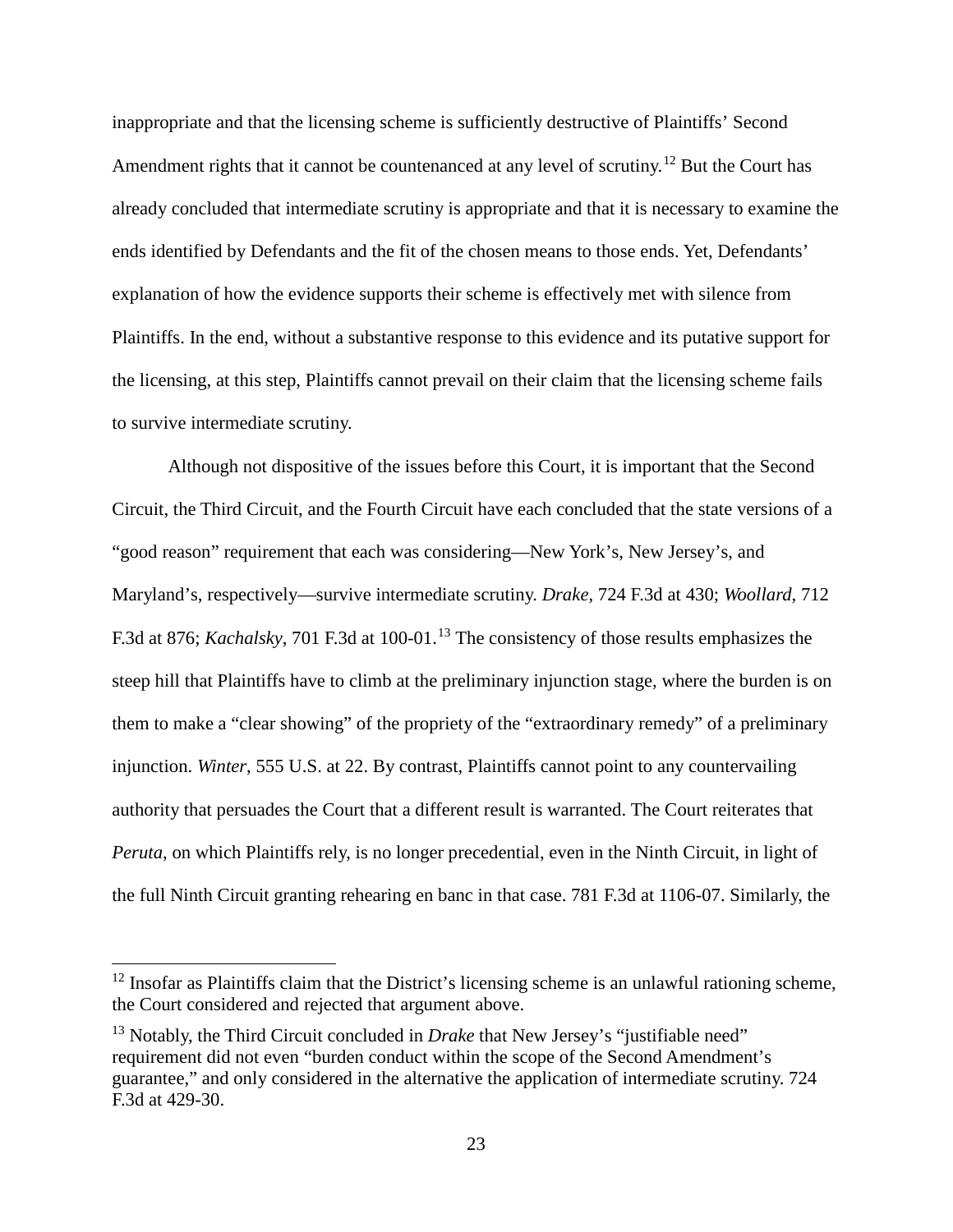opinion of the Seventh Circuit in *Moore v. Madigan* is also inapposite as it concerned Illinois's "flat ban on carrying ready-to-use guns outside the home," 702 F.3d at 940, whereas this case pertains to a licensing scheme not a "flat ban." In sum, Plaintiffs have not shown that the licensing scheme is unlikely to survive intermediate scrutiny, and, in light of all of the foregoing analysis, the Court concludes that Plaintiffs have not met their burden of showing that they are likely to succeed on the merits on the present record. Therefore, this factor weighs in favor of Defendants.

 $*$  \*

As noted above, if it is the case that "a likelihood of success is an independent, freestanding requirement for a preliminary injunction," in light of the Supreme Court's decision in *Winter*, then the Court's conclusion that Plaintiffs have not shown a likelihood of success on the merits would be the end of the inquiry, and the Court would deny the motion for the preliminary injunction without further analysis. *Davis*, 571 F.3d at 1296 (concurring opinion). However, because the Court of Appeals has not yet definitively abandoned the sliding-scale approach, *see Sherley*, 644 F.3d at 393, and because this Court concludes that a preliminary injunction is not warranted *even* under the sliding-scale approach, the Court need not resolve the viability of the sliding-scale analysis. Therefore, the Court proceeds to consider the remaining three factors: the likelihood of irreparable harm, the balance of the equities, and the public interest.

#### **B. Likelihood of Irreparable Harm**

To show that a preliminary injunction is warranted, Plaintiffs must show that there is a likelihood of irreparable harm. *See Chaplaincy of Full Gospel Churches*, 454 F.3d at 297 ("A movant's failure to show any irreparable harm is therefore grounds for refusing to issue a preliminary injunction, even if the other three factors entering the calculus merit such relief.").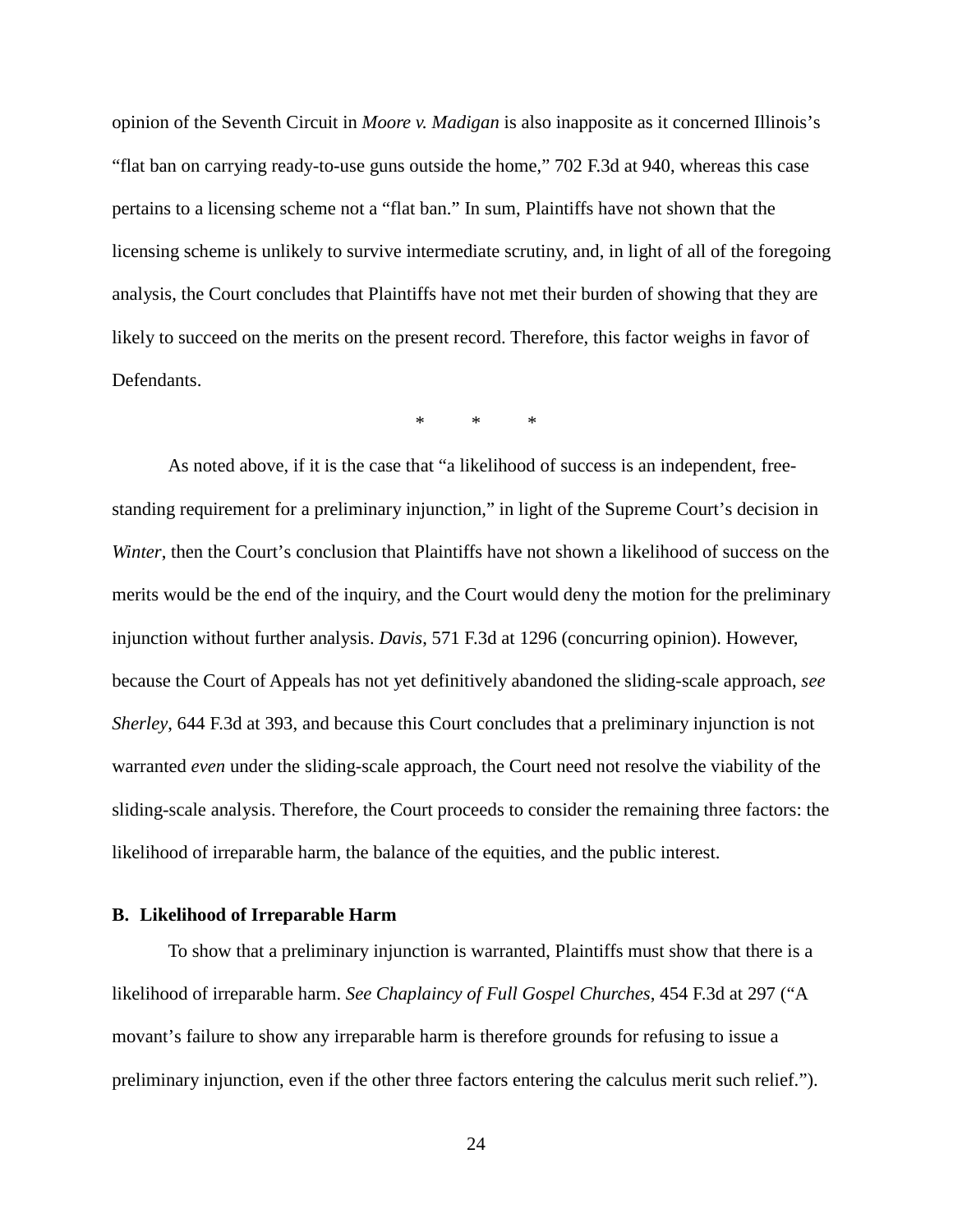The D.C. Circuit Court of Appeals "has set a high standard for irreparable injury." *Id.* "First, the injury 'must be both certain and great; it must be actual and not theoretical.' " *Id.* (citation omitted). "Second, the injury must be beyond remediation." *Id.* In Plaintiffs' Reply, they clarify that the "certain and great" injury on which they rely is the deprivation of their claimed constitutional right to carry arms in public in the District of Columbia.<sup>14</sup> Pls.' Reply at 24-25. The Court notes that there is a dearth of authority regarding preliminary injunctions in the context of alleged Second Amendment violations. Accordingly, the Court looks to authority in the context of alleged violations of other constitutional provisions to guide this Court's consideration of the irreparable harm factor.

" '[S]uits for declaratory and injunctive relief against the threatened invasion of a constitutional right do not ordinarily require proof of any injury other than the threatened constitutional deprivation itself.' " *Gordon v. Holder*, 721 F.3d 638, 653 (D.C. Cir. 2013) (quoting *Davis v. District of Columbia,* 158 F.3d 1342, 1346 (D.C. Cir. 1998)). "Thus, '[a]lthough a plaintiff seeking equitable relief must show a threat of substantial and immediate irreparable injury, a prospective violation of a constitutional right constitutes irreparable injury for these purposes.' " *Gordon*, 721 F.3d at 653 (quoting *Davis*, 158 F.3d at 1346) (alteration and internal citation omitted in original). With respect to the particular alleged constitutional

 $14$  It is unclear whether Plaintiffs ever purported to rely on any direct injury outside of the putative constitutional violation and, if so, whether they continue to rely on such an injury. *See* Pls.' Reply at 23-24 (discussing only putative constitutional violation as basis for irreparable injury). In any event, insofar as Plaintiffs do continue to rely on such direct injuries, such as an impact on their sense of security suggested obliquely in their Motion for Preliminary Injunction, the Court concludes that such an impact, standing alone, is not "a tangible injury that is … 'certain and great' " such that it could stand as the sole basis for a claim of irreparable injury. *Chaplaincy of Full Gospel Churches*, 454 F.3d at 298. Insofar as Plaintiffs ever relied on the likelihood of being harmed as crime victims deprived of the putative ability to defend themselves with a firearm as a result of the challenged licensing scheme, the Court concludes that such an injury is purely speculative and, therefore, fails to satisfy the standard for irreparable harm.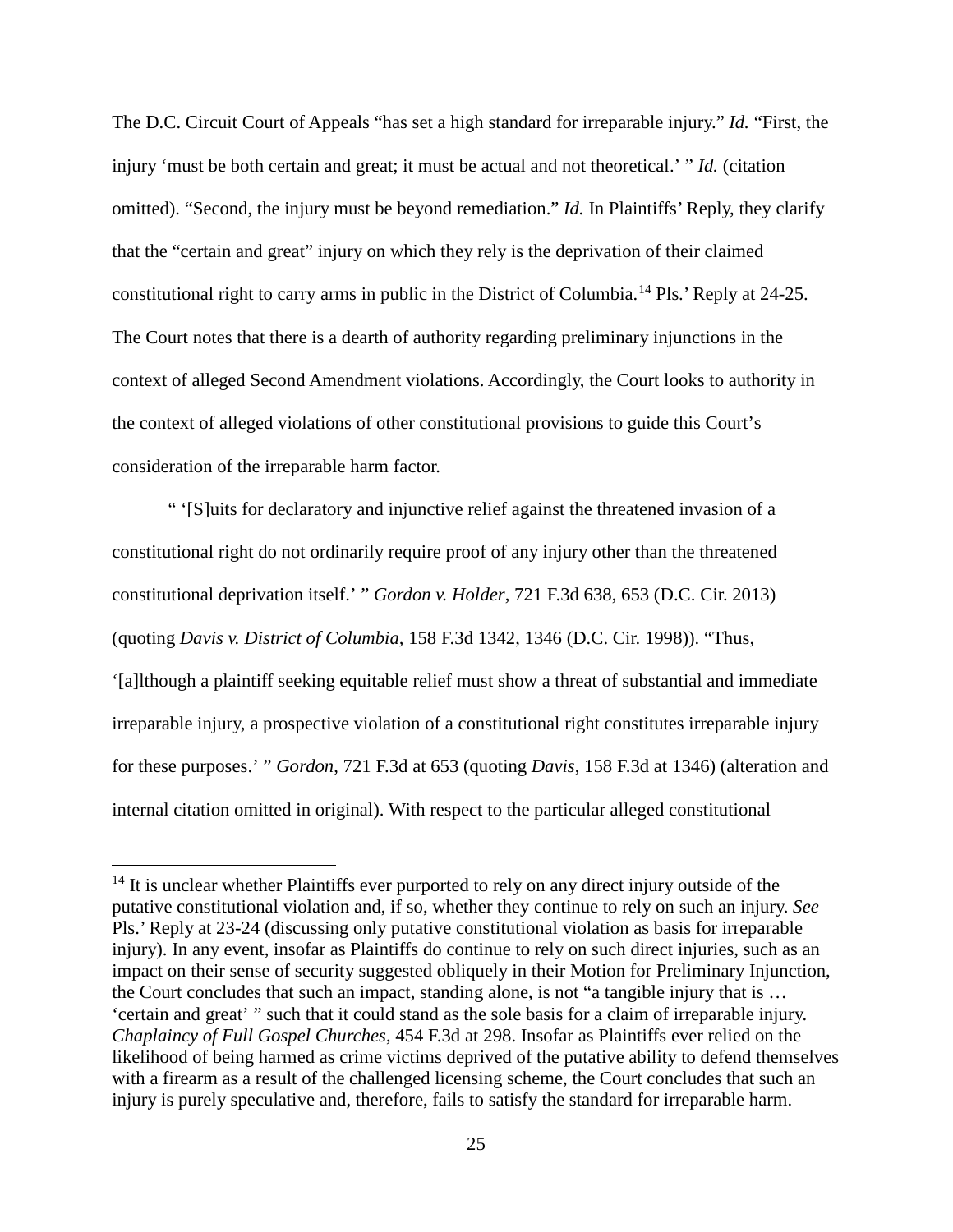violation, the parties present diametrically opposed perspectives on the harm embodied in the putative violation and disagree, accordingly, about whether preliminary relief is warranted in light of their assessment of the nature of the harm. *Compare* Pls.' Mot. at 21-22 ("No constitutional right is so directly linked to one's immediate physical well-being as is the right to keep and bear arms.") *with* Defs.' Opp'n at 38 ("The right to keep and bear arms, however, has no intrinsic value—it is not an end in itself. … If no occasion arises where a handgun is needed for self-defense, its absence cannot cause harm."). However, the Court sees no basis in the case law to conclude that the particular alleged constitutional violation in this case is more or less of an irreparable injury than the violations of other constitutional provisions discussed by the parties. *Cf. Chaplaincy of Full Gospel Churches*, 454 F.3d at 303 ("It is unclear what, exactly, movants alleging an Establishment Clause violation could show to differentiate between establishments that inflict irreparable harm and those that do not.").

Plaintiffs Wrenn, Akery, and Whidby argue that their Second Amendment rights were violated when they were denied concealed carry licenses on the basis that they did not satisfy the good reason/other proper reason requirement of the licensing scheme.<sup>15</sup> Pls.' Mot. at 7-9. Plaintiff Second Amendment Foundation asserts associational standing on behalf of its members, who include the individual Plaintiffs. Plaintiffs argue that, in addition to the injury to the individual Plaintiffs, other members of the Second Amendment Foundation were injured because they would not be able to satisfy the good reason/other proper reason requirement and that they

<sup>&</sup>lt;sup>15</sup> It is of no consequence for this analysis that Defendants in fact issued concealed carry licenses to the individual Plaintiffs after Judge Scullin issued an injunction requiring them to do so. *See* Defendants' Notice Regarding the Status of Plaintiffs' Concealed-Carry Licenses, ECF No. 50. Defendants have represented that, as of February 23, 2016, they were in the process of revoking those licenses because there was no longer a legal basis for them as a result of the Court of Appeals vacating Judge Scullin's injunction. *See id.* Accordingly, for the purposes of the pending motion, the individual Plaintiffs are situated as they were when they originally filed their motion.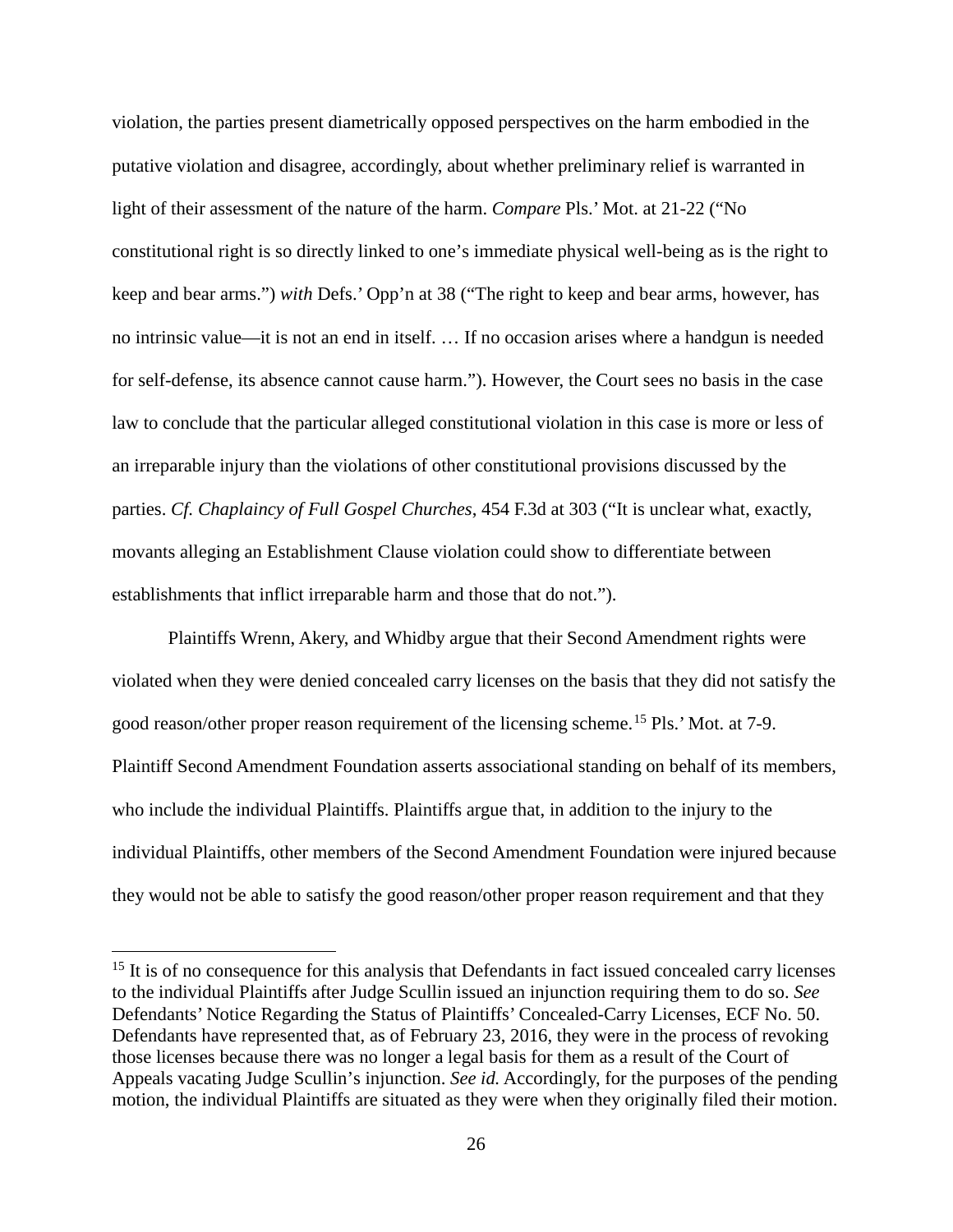refrained from applying for concealed carry licenses as they believed that doing so would be futile. *See* Pls.' Mot. at 6.

Above, the Court concluded that Plaintiffs have not shown a likelihood of success on the merits of their constitutional claims. However, "[w]ithin the irreparable harm analysis itself which assumes, without deciding, that the movant has demonstrated a likelihood that the nonmovant's conduct violates the law—we examine only whether [the alleged constitutional] violation, if true, inflicts irremediable injury." *Chaplaincy of Full Gospel Churches*, 454 F.3d at 303; *see also id.* ("Of course, this raises the question of the extent to which the disputed government action actually violates the Establishment Clause—but this inquiry is addressed by another prong of the preliminary injunction calculation, the likelihood of the movant's success on the merits."). The claim that Plaintiffs' constitutional rights were violated by the denial of the individual Plaintiffs' license applications and by the alleged futility of the applications of other members of the Second Amendment Foundation is, therefore, a sufficient basis for the Court to conclude that Plaintiffs have satisfied the irreparable harm prong of the preliminary injunction analysis.

Before addressing the remaining two equitable factors, the Court pauses to comment on the impact of this finding as part of the four-factor analysis. It is worth quoting at some length the assessment of the Court of Appeals on the impact of a finding of irreparable injury solely in light of an allegation of a constitutional violation:

We stress that a finding of irreparable injury is but one of four elements that comprise the preliminary injunction framework. The mere allegation that the government is violating the Establishment Clause may suffice to satisfy the irreparable harm prong, but a preliminary injunction will not issue unless the moving party also shows, on the same facts, a substantial likelihood of success on the merits, that the injunction would not substantially injure other interested parties, and that the public interest would be furthered by the injunction. *It is these other prongs that will ultimately determine meritorious motions for preliminary*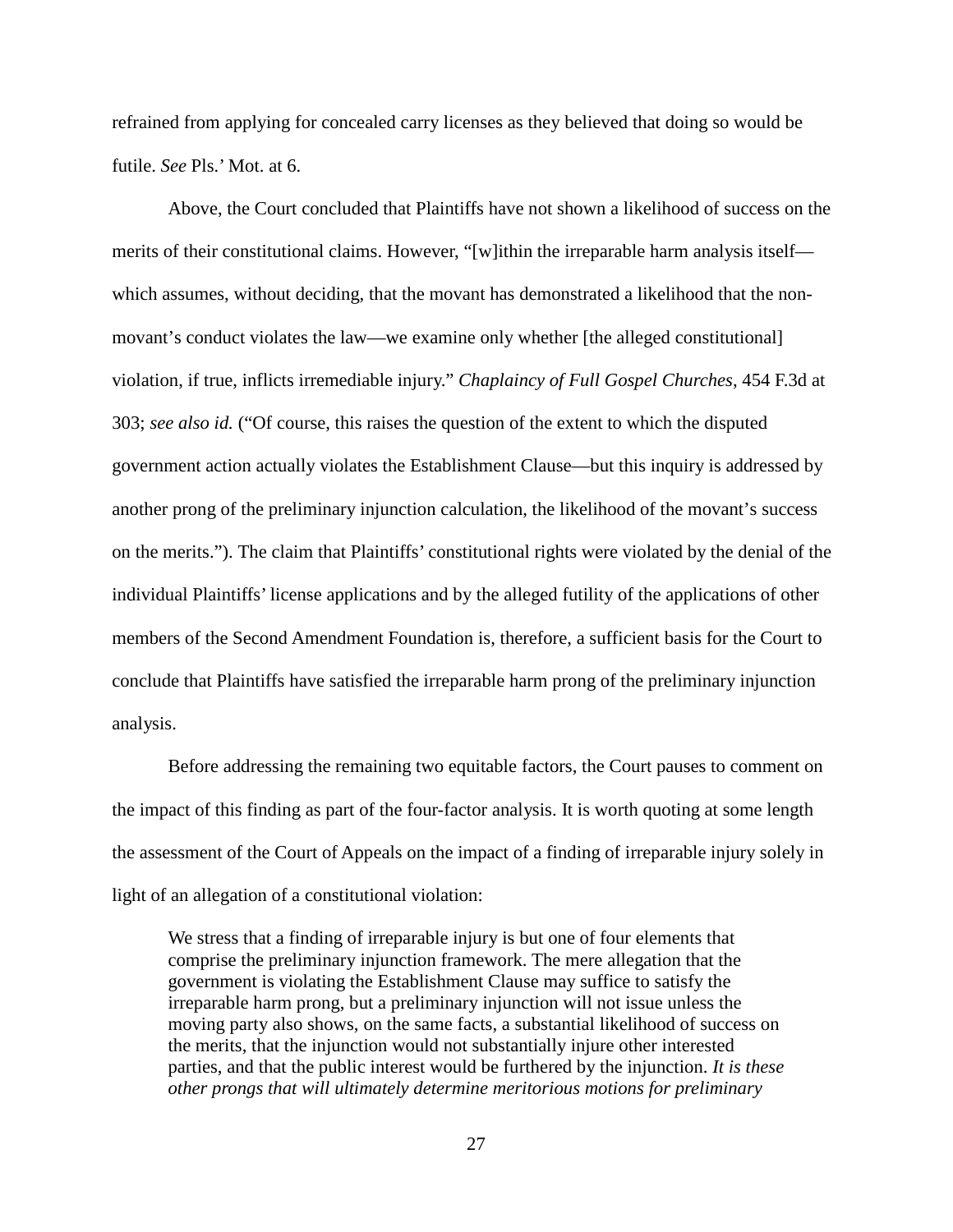*injunctions in the face of purported Establishment Clause violations.* Unsupported or undeveloped allegations of government establishment, for example, while sufficient to make out irreparable injury, will not withstand scrutiny concerning the movant's likelihood of success on the merits, thereby defeating a request for a preliminary injunction. Likewise, demands for preliminary relief that inflict untoward detriment on persons not party to the case will meet a similar fate, as will motions that do not further the public interest. Thus we do not believe that our decision today in any way lessens the burden for parties seeking preliminary injunctive relief against purported Establishment Clause violations. It merely focuses greater attention on the three other factors that indisputably enter into the preliminary injunction determination.

*Chaplaincy of Full Gospel Churches*, 454 F.3d at 304 (emphasis added). In other words, an alleged constitutional violation may be enough to satisfy the irreparable injury prong. However, such an allegation is not determinative of the Court's assessment of the balance of the equities or of the impact on the public interest or, ultimately, of the outcome of the preliminary injunction analysis. The Court now proceeds to consider the final two factors.

# **C. Balance of the Equities**

With respect to the third factor, Plaintiffs must show that "the balance of the equities tips in [their] favor." *Gordon*, 721 F.3d at 644 (citation and quotation marks omitted). In support of this factor, Plaintiffs rely on their allegation of a constitutional violation. However, the Court already concluded above that Plaintiffs have not shown a likelihood of success on the merits, and as such, Plaintiffs have not demonstrated at this stage of the proceedings that continued enforcement of the District's licensing scheme will infringe on their constitutional rights. *See Chaplaincy of Full Gospel Churches*, 454 F.3d at 304 (success on allegation of constitutional violation not presumed for assessment of the balance of the equities). Moreover, Defendants have presented equitable interests weighing in their favor: the promotion of public safety and the prevention of crime. Not only does the District itself have a strong interest in those objectives, *see Heller III*, 801 F.3d at 274, but the members of the public themselves have a strong interest in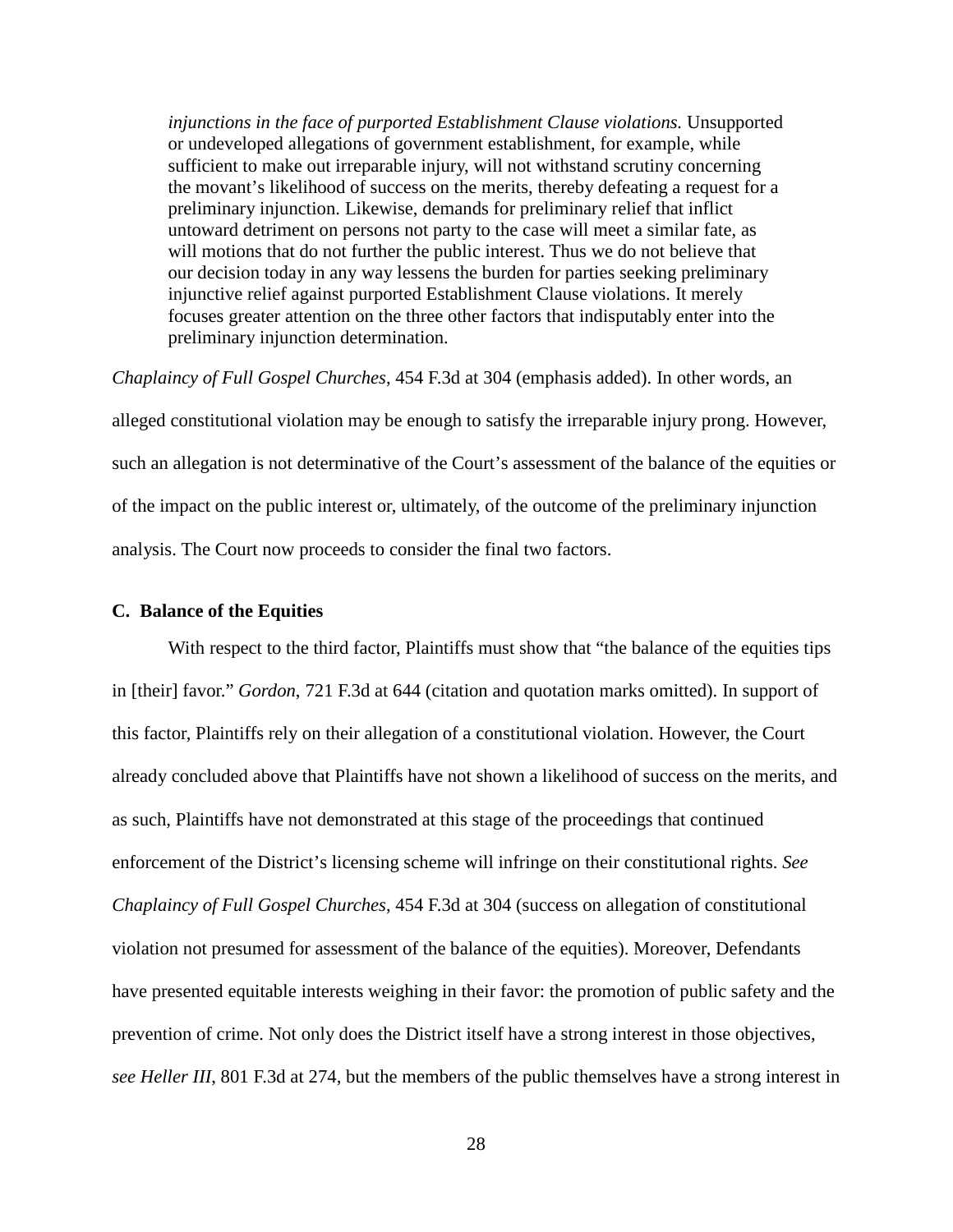public safety and crime prevention. That interest is heightened here where the alleged constitutional violation pertains to the public carrying of operable handguns, which poses a potential risk to others—carriers and non-carriers alike—far greater than the risk of possessing a handgun within the home. *See Woollard*, 712 F.3d at 882; *Kachalsky*, 701 F.3d at 99. On the basis of these factors alone, the Court concludes that Plaintiffs have not met their burden of showing that the balance of the equities tips in their favor.

Moreover, the Court views this factor in light of the area that the contested licensing scheme affects, the densely populated jurisdiction of Washington, D.C.<sup>16</sup> Because the entirety of the District of Columbia is an urban area, the carrying of operable handguns in public may further tip this factor in Defendants' favor. Accordingly, the Court concludes that, for this additional reason, Plaintiffs have not borne their burden of showing that the equities tip in their favor.

<sup>&</sup>lt;sup>16</sup> The Court takes judicial notice that according to data provided by the United States Census Bureau, the District of Columbia had a population density of *9,856.5* people per square mile of land area in 2010. *See* U.S. Census Quickfacts: District of Columbia, available at http://www.census.gov/quickfacts/table/PST045215/11 (last visited March 6, 2016). By contrast, the population density of the United States as a whole, as of 2010, was *87.4* people per square mile of land area, and that the population density of the District of Columbia was notably higher than that of all of the states in the Union. *See id.* (charts of population density of the states and of the United States). For the sake of relative comparison, the Court notes that the population density of New Jersey was 1,195.5; that of Rhode Island was 1,018.1; and that of New York (State) was 411.2. By contrast, that of Alaska was 1.2; that of Idaho was 19.0; and that of New Hampshire was 147.0.While state populations have changed between 2010 and the present, a comparison of population data from July 2015 and from April 2010 does not reveal any material changes in the orders of magnitude of the respective population densities in the intervening years. *See* U.S. Census Quickfacts: District of Columbia, available at http://www.census.gov/quickfacts/table/PST045215/11 (last visited March 3, 2016) (chart comparing statewide population data for July 1, 2015, and April 2010).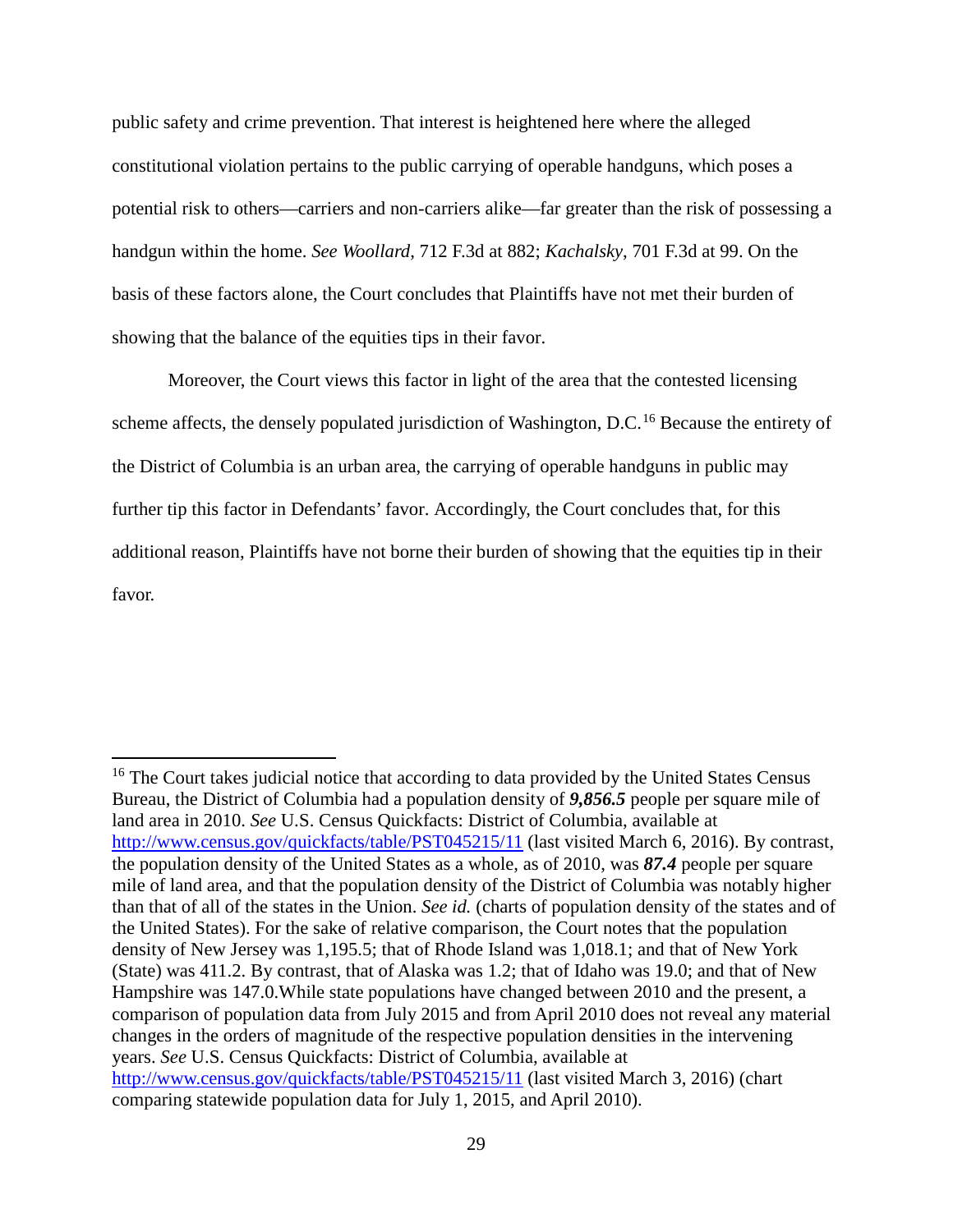## **D. Public Interest**

 $\overline{a}$ 

With respect to this factor, on the one hand, Plaintiffs assert that enforcing an unconstitutional law is not in the public interest, but on the other hand, Defendants assert the District's interest in avoiding the dangers associated with the public carrying of handguns for those who live in, work in, and travel through it. Defendants also emphasize that Plaintiffs have yet to prevail on their constitutional claim. The Court's analysis with respect to the balance of the equities above is equally applicable to this fourth factor. *Cf. Nken v. Holder*, 556 U.S. 418, 435 (2009) (with respect to application for a stay, the balance of the equities and public interest "factors merge when the Government is the opposing party"); *United States Ass'n of Reptile Keepers, Inc. v. Jewell*, 103 F. Supp. 3d 133, 164 (D.D.C. 2015) (applying *Nken* merger doctrine to preliminary injunction context); *FBME Bank Ltd. v. Lew*, No. 15-CV-01270 (CRC), 2015 WL 5081209, at \*13 (D.D.C. Aug. 27, 2015) (same). Because the Court determined above that Plaintiffs have not shown a likelihood of success on the merits of their claim that the District's licensing scheme is unconstitutional,  $17$  and because of the interest that Defendants have identified in reducing risks posed to members of the public in the District of Columbia as a result of concealed weapons carried in public, to which Plaintiffs have not adequately responded, as well as for all the reasons stated above with respect to the balance of the equities, the Court concludes that Plaintiffs have not met their burden of showing that the issuance of a preliminary injunction would be in the public interest.

\* \* \*

 $17$  As with the Court's assessment of the balance of the equities, the Court is not bound to assume success on the merits of Plaintiffs' constitutional claim in order to analyze this factor. *See Chaplaincy of Full Gospel Churches*, 454 F.3d at 304.